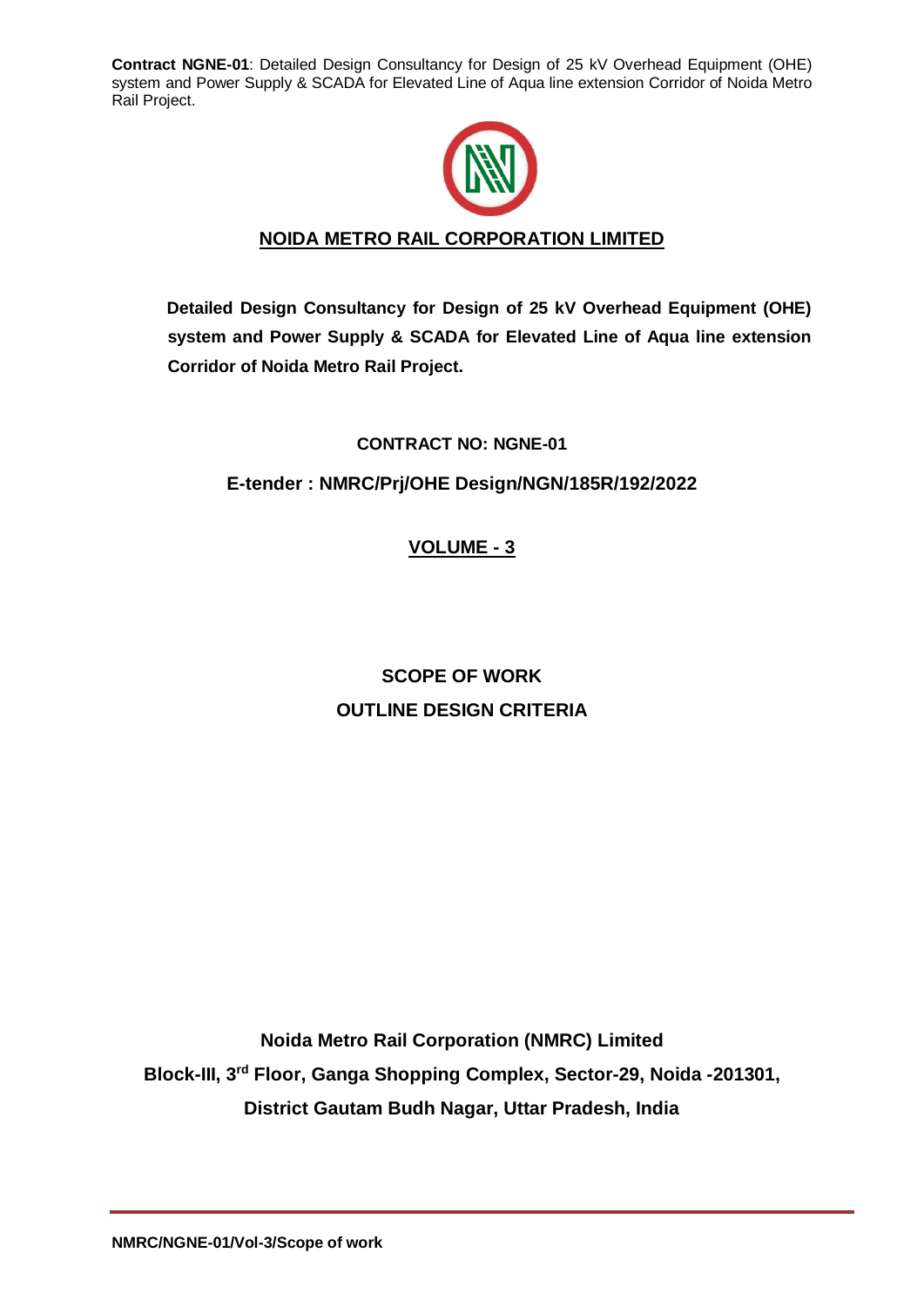# **SCOPE OF WORK**

# **This section comprises the detailed Scope of work for the Items included in the Tender.**

- **1.** The scope of work under this contract includes the following, but not limited to:
	- a. Preparation of Design of Over Head Traction Equipment (25 kV), Auxiliary Power Systems (33 kV) and associated SCADA for construction of the Aqua Line Extension Corridor from Sector-51 Noida (Existing station) to Sector-2 Greater Noida as per the requirements of the Engineer/Employer. This will include working out the sizing of all the equipment, supported by mathematical calculations, preparation of design reports, preparation of typical drawings.
	- b. The Design work of the OHE for the existing two no's IBL's in the existing NMRC Depot is also included in the scope of work.
	- c. Assessment of the quantity of each material required for OHE, Auxiliary Power Supply and SCADA, preparation of Technical specifications and related drawings and preparation of interface matrix for finalization of BOQ based Tender document to finalize Traction contractor.

The DDC shall study the existing design of corresponding systems of NMRC Aqua Line and prepare the design for the OHE, ASS and SCADA works accordingly. The DDC shall ensure that the proposed designs are compatible with the existing systems of Aqua line Corridor for seamless integration of all the equipments.

# **A. OHE Works:**

- i. The DDC shall submit the OHE design for Extension Line Corridor after studying OHE Systems of existing Aqua Line. Scope of OHE design shall include but not limited to the followings:
	- Interconnection of OHE at existing Sector-51 station of NMRC for extension of supply in the Aqua Line extension corridor.
	- Traction equipments sizing.
	- Preparation of 25 kV Sectioning Diagram covering complete mainlines (Elevated) and depots and finalization of locations of OHE posts (SP/SSP/SS/FP), considering future provision of RSS at Sector 123.
	- Based on the track plans and layout plans of stations and other structures, DDC shall prepare pegging plans and detailed OHE plans for main line & depot. Typical Cross section drawings will be prepared for each design, as required by Engineer/Employer.
	- Detailed design of structure foundations for OHE, BT, FP, SS, SP and SSP including any future FP, SSP, as applicable, and the arrangement of electrical connections from BT/FP/SP/SSP to OHE matching with the skyline of city, shall be furnished by DDC.

The designer shall submit the detail design of OHE using conventional mast as used in Indian railways/Metros.

The designer shall also give the detailed drawing of the OHE fittings required for flexible OHE.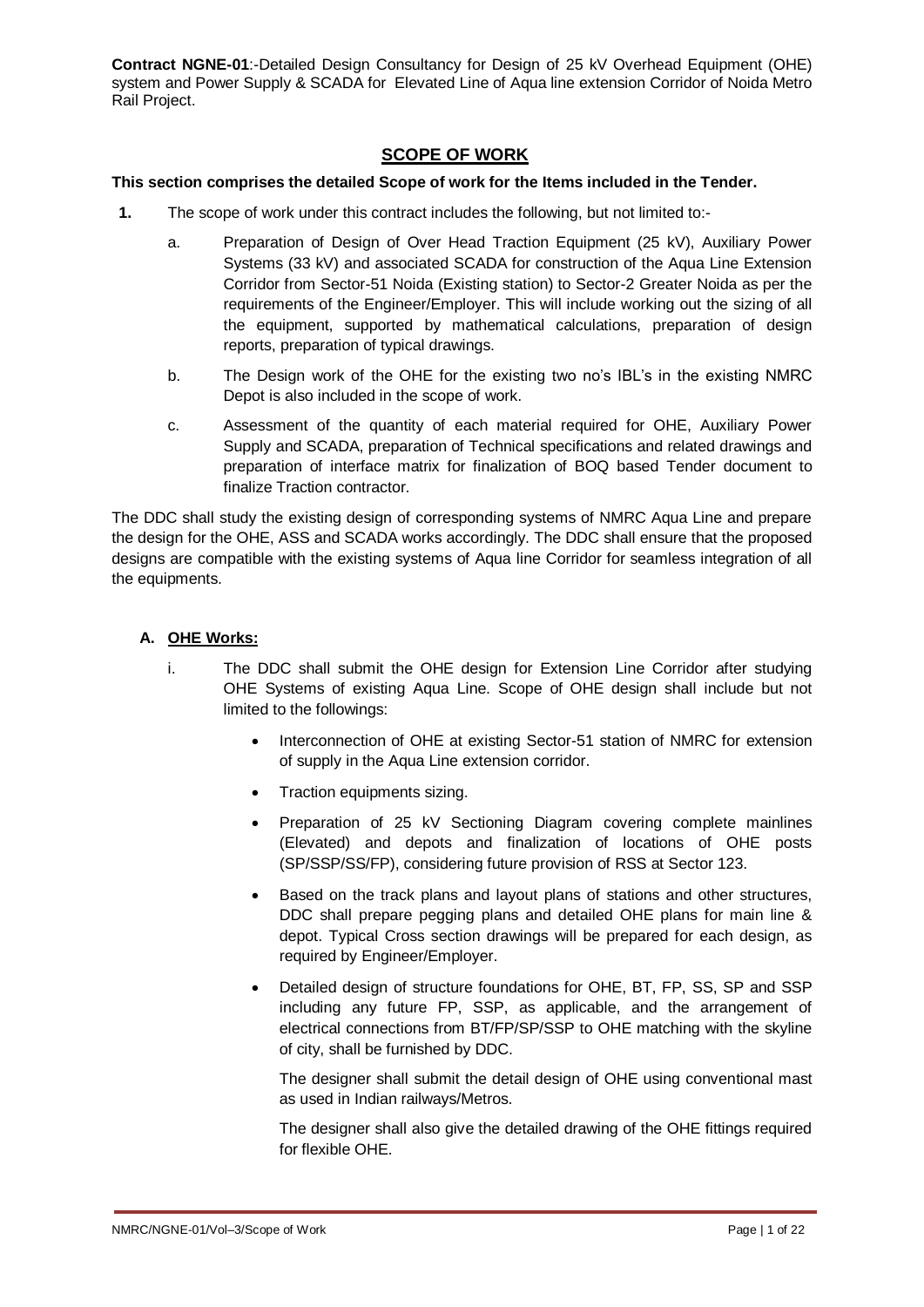- Calculations to determine the equipment sizing, catenary voltage drop, maximum catenary current, maximum rail potential rise, maximum Contact wire and catenary wire temperature rise etc. taking into consideration the Normal as well as extended feed Conditions.
- The DDC shall prepare detailed earthing and bonding plan for the Aqua Line Extension Corridor to ensure safety of equipment and human beings. For collection of data and drawings regarding structures requiring earthing, reinforcement bars and tracks, track-circuiting and signaling plans, the DDC shall interface with concerned designer/designated contractor.
- OHE Span is to be maximized and calculations supporting maximum span is to be submitted.
- Activities enumerated at Para 1 to 6 mentioned below w.r.t. OHE Works shall also be done in addition to above works.

The design should include the Lightening Arrestors at all switching posts in its design.

# **B. ASS Works:**

The DDC shall submit the ASS design for Extension Line Corridor after studying of the ASS Systems of existing Aqua Line. Scope of ASS design shall include but not limited to the followings:

- o Preparation of Auxiliary Power Supply scheme, consider future provision of RSS at Sector 123.
- o Selection and sizing of Auxiliary Transformers, Power and Control cables, lightning arresters, isolators, bus bar arrangement, circuit breakers, CT's, PT's, metering panels and other equipment at each ASS.
- o Interconnection of 33 kV Double Circuits at existing Sector-51 station ASS of NMRC for extension of supply in the Aqua Line extension corridor. DDC shall visit the existing ASS for assessing the requirements to have seamless integration between existing Sector 51 ASS and future ASS of Aqua Line Extension Corridor and incorporate the same in the design submissions and Specifications accordingly.
- $\circ$  To prepare the detailed equipment layout and other drawings & specification pertaining to ASS as per the land availability, site conditions, and track layouts keeping in view the various clearances to be observed as per applicable rules and standards.
- $\circ$  Preparation of Power Supply diagram for whole 33 kV network for full corridor including, elevated, involving ASS wise SLD, layouts, design calculations.
- o Planning and Designing of earthing system for ASS, structures, gantries, cable sheath, foundations of various equipment etc.
- o 33 kV protective covers,/ shrouds on terminals, etc are to be designed/identified as per Cable length and size for 33 kV feeder for transformer to be selected considering VCB switching transients.
- $\circ$  Prepare the layout of various indoor type auxiliary substations equipment layout, preparation of layout of control and distribution panel including indoor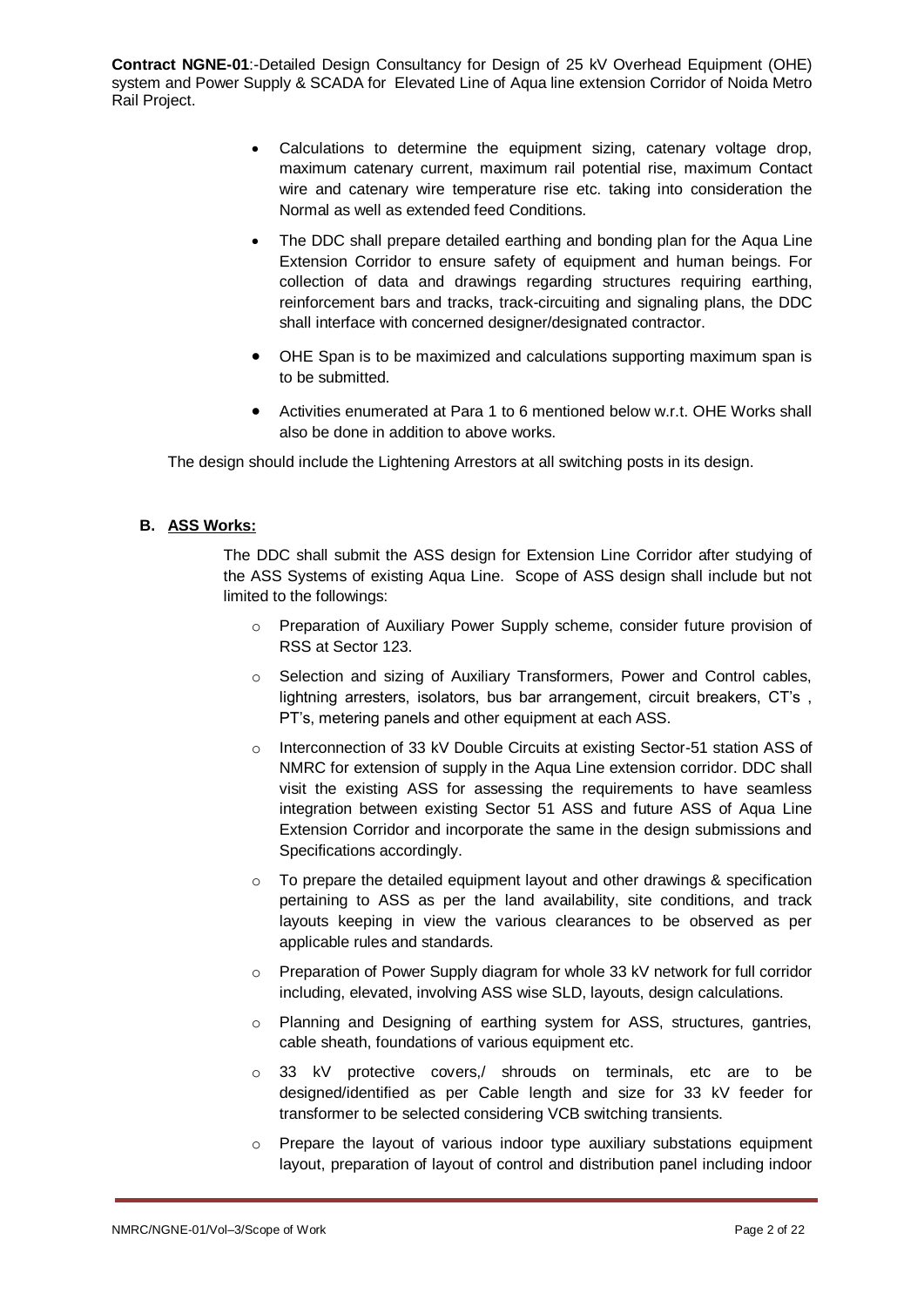> circuit breakers, other switchgear and bus bar arrangements. DDC scope of work excludes the work of design of distribution and control for station load (design of distribution system at 415 V level and below).

- $\circ$  The power cable layout and its design shall be done for its compliance of IEEE 575.
- o DDC to Plan & design Power and control cable run layout in the ASS premises, control room, cable trenches, supporting and clamping arrangement, cable termination etc.
- $\circ$  Activities enumerated at Para 1 to 6 mentioned below w.r.t. ASS Works shall also be done in addition to above works.

# **C. SCADA Works:**

Existing section of NGN line is provided with Siemens make Traction SCADA and Siemens make SAS at both the RSS. DDC will prepare following options:

- 1. Extend the existing traction SCADA to new Section.
- 2. To replace the Siemens make SCADA of the existing section with the new SCADA and integrating the new sections on the new SCADA.
- 3. Providing standalone Traction SCADA for the new section.

DDC shall prepare the techno-commercial comparison of all above three options and shall prepare design, drawings and technical specification for the option approved by the Employer.

Activities enumerated at Para 1 to 6 mentioned below w.r.t. SCADA Works shall also be done in addition to above works.

# **D. Power Supply arrangement:**

This work would involve working out the overall power requirement (both traction & auxiliary) for the Entire Aqua Line Corridor including extension as included in the subject Tender. The power required for property development is also to be worked out based on inputs by NMRC. The Headway Data, Train Parameters etc. as required by DDC for calculation of Traction Load, shall be provided by NMRC.

The scope of work under this Work would involve.

- $\circ$  Since new corridor is to be fed from the existing RSS, DDC shall study the maximum loading of each RSS during normal Power Feeding and during failure of any one of the RSS (N-1). Maximum loading of the each RSS is also to be extrapolated for the traffic projections of 2041, to be supplied by NMRC, for the scenarios, normal Feeding as well as N-1 scenario.
- $\circ$  DDC shall indicate minimum headway of the trains in the new corridor, which can be catered without augmenting any of the existing RSS.
- **Power for traction** This will be worked out by DDC by Calculating the Traction Power requirement. The Headway Data, Train Parameters etc. as required by DDC for calculation of Traction Load, shall be provided by NMRC. This will also take into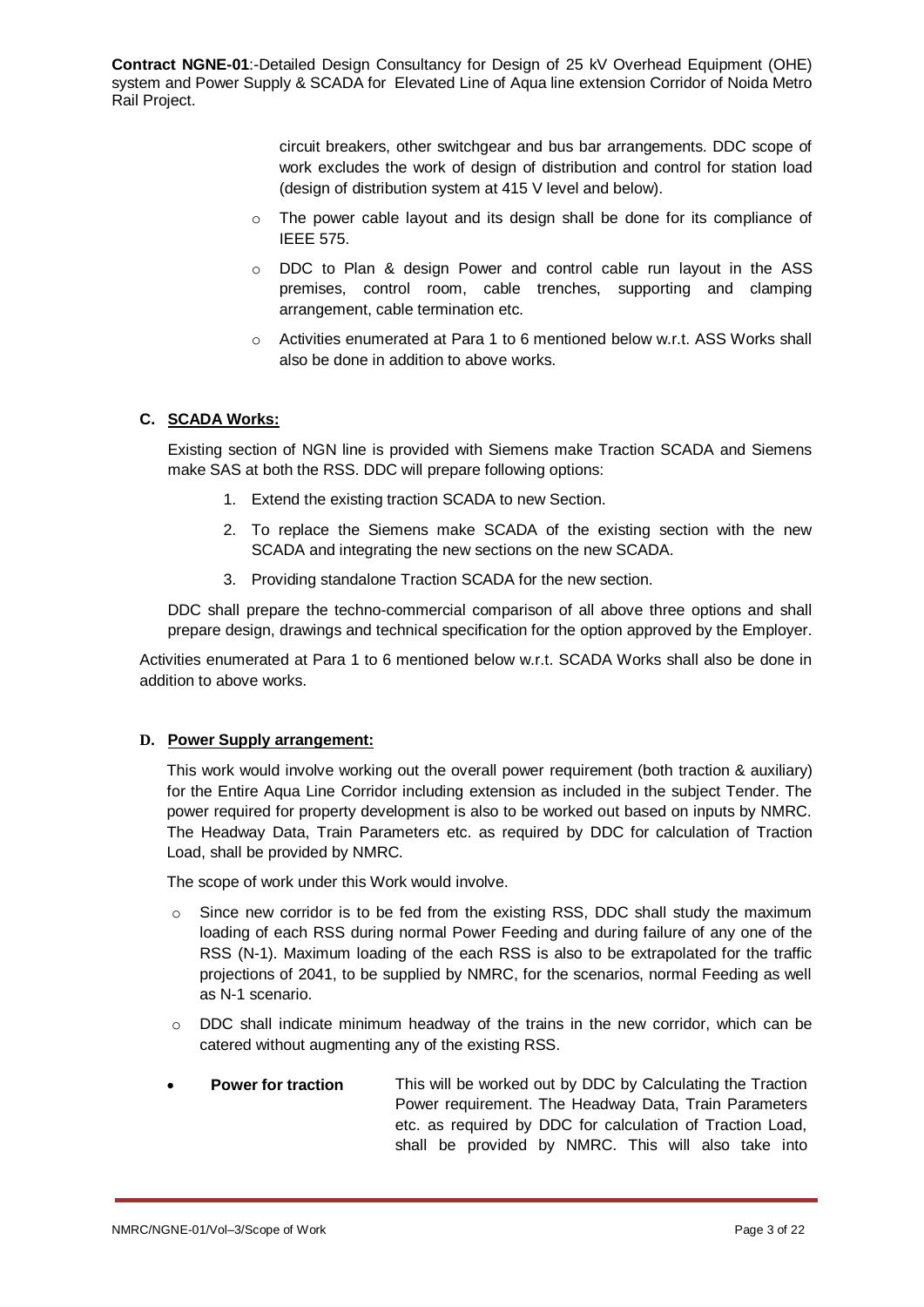consideration of regenerative braking.

- **Power for auxiliaries**  This will be worked out by the DDC on the basis of inputs **at stations, and along**  from Employer pertaining to station E&M design. **the line**
- **Power for property development** This will be worked out by the DDC on the basis of inputs from Employer pertaining to Property Development within the footprint of station building and/or in the vicinity of the structure.

.

As a part of this Work DDC shall be required to prepare and submit Report on Power Supply arrangement for the entire Power Network, incorporating power requirements under varying train running conditions and headway in Normal operating conditions, Emergency operating conditions and designed headway as explained in Clause 2.4 of Outline Design criteria, and validate these jointly with NMRC.

The power supply arrangement proposed would give due consideration to power reliability. The scope of DDC in interacting with power supply authority is limited to technical aspects and legal/tariff negotiations are not in his scope.

# **Interface:**

DDC will effectively interface with the designers/contractors of the Civil, structural, architectural, E&M, S&T etc. and provide and collect all details as are necessary, so that all the interface issues are in the designs and drawings are addressed and incorporated in the various submissions.

# **E. Designing of protection and interlocking scheme for each ASS, OHE Post:**

- $\circ$  Design and prepare overall protection philosophy, protection settings, relay timings to ensure proper protection coordination from NMRC Extension Corridor for OHE and Auxilliary Networksupto RSS &Grid substation level using load pattern and power flow study. The protection scheme should take into account all parameters including relay settings at GSS, supply cables from Grid, the impedances of OHE and Cables.
- o Designing of interlocking scheme for 25 kV OHE and 33 kV Auxilliary Network.

# **F. Other Works:**

.

 $\circ$  Prepare BOQ for the systems included in the scope of the tender, technical specifications and drawings, construction cost estimate, interface documents for the associated elevated construction contract for OHE, ASS and SCADA including all spares including maintenance vehicles & construction vehicles keeping in view the uniformity related with the various systems operational in the existing Aqua Line Corridor.

Technical specifications shall be prepared considering the design of the equipment used in the existing section and as far as possible, should be of similar to the ones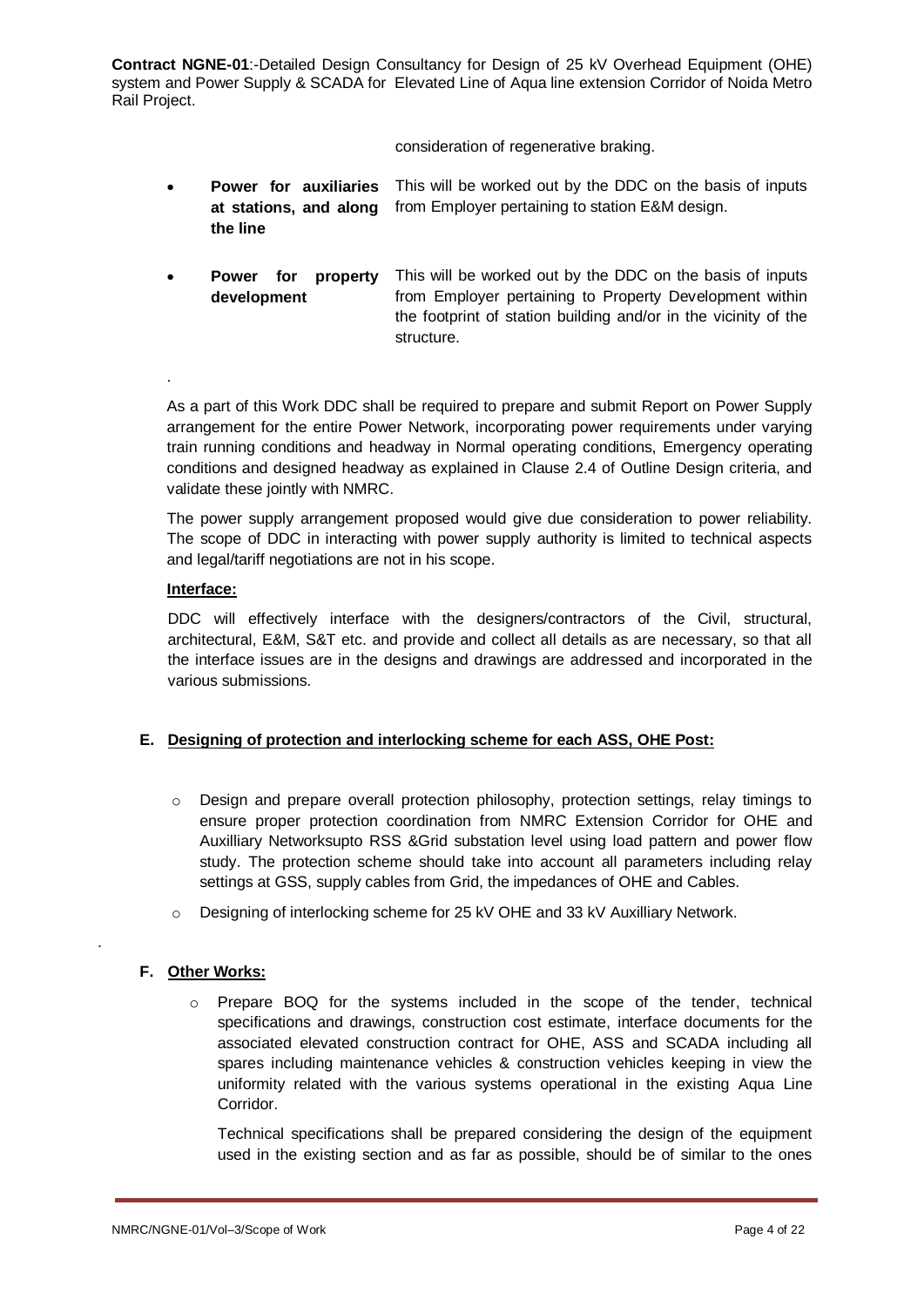> used in the existing sections. All the tests including special tests shall also be included in the test schedule as per the latest standards.

 $\circ$  Make available their service as and when required during the construction activities for amendments/modifications as applicable, if any, in the existing designs/drawings incorporating any site unforeseen site conditions, as applicable.

The DDC will be required to make their services available for providing additional details, modify drawing and issue clarifications whenever required during the construction phase. This would involve attending meeting at design office at Noida whenever required. The DDC shall assist the Employer in approving the as built and other drawing prepared by the construction contractor.

**The attendance of DDC at site, if required by employer for construction activity will be payable separately on man-days/visits basis as per rates agreed in the contract**.**(Activity-II) (Excluding attendance required for design review/clarification/interface meeting, etc.)**

# **Activities to be performed:**

# **1. SERVICES TO BE PERFORMED BY THE DDC PRIOR TO THE AWARD OF CONSTRUCTION CONTRACTS.**

1.1 Available information

.

The DDC shall study and take guidance from all the available information including those made available during design e.g. DPR of Noida Metro and drawings issued or made available as per the scope of services to carry out all necessary analysis, and request any further information or data which is necessary for its design development from the Employer's Representative which will be provided if available. Any data, information, standards not available with the Employer shall have to be collected by the DDC at their own cost.

# 1.2 Additional information

The DDC shall, if so required, carry out field survey and soil investigations wherever required. The cost of these services shall be included in the Lump sum set forth in the Agreement.

#### 1.3 Ministry of Railway (RDSO) Approvals, as applicable

If any new type of Overhead mast, Structure or equipment is proposed to be used, its safety worthiness will have to be evaluated and sanction of Ministry of Railways will have to be obtained. Detailed investigation and testing will have to be done in this connection.

The DDC shall prepare requisite design reports, calculations, drawings, test criteria, test procedures etc. as are necessary to obtain the Ministry's approval. The DDC should be in a position to provide necessary support (have experts with adequate qualification, knowledge and experience) to assist NMRC for effective interaction with Indian authorities viz. Ministry of Railways, RDSO and Commission of Metro Rail Safety (CMRS).

1.4 The DDC shall prepare detailed designs based on the principles of Existing Aqua line of Noida Metro and Design Criteria. Any critical difficulty identified shall be immediately brought to the attention of employer's representative, but not withstanding that, the DDC shall remain totally committed to the overall integrity of the design, if necessary actively seeking advice, information and clarification so as to avoid abortive work.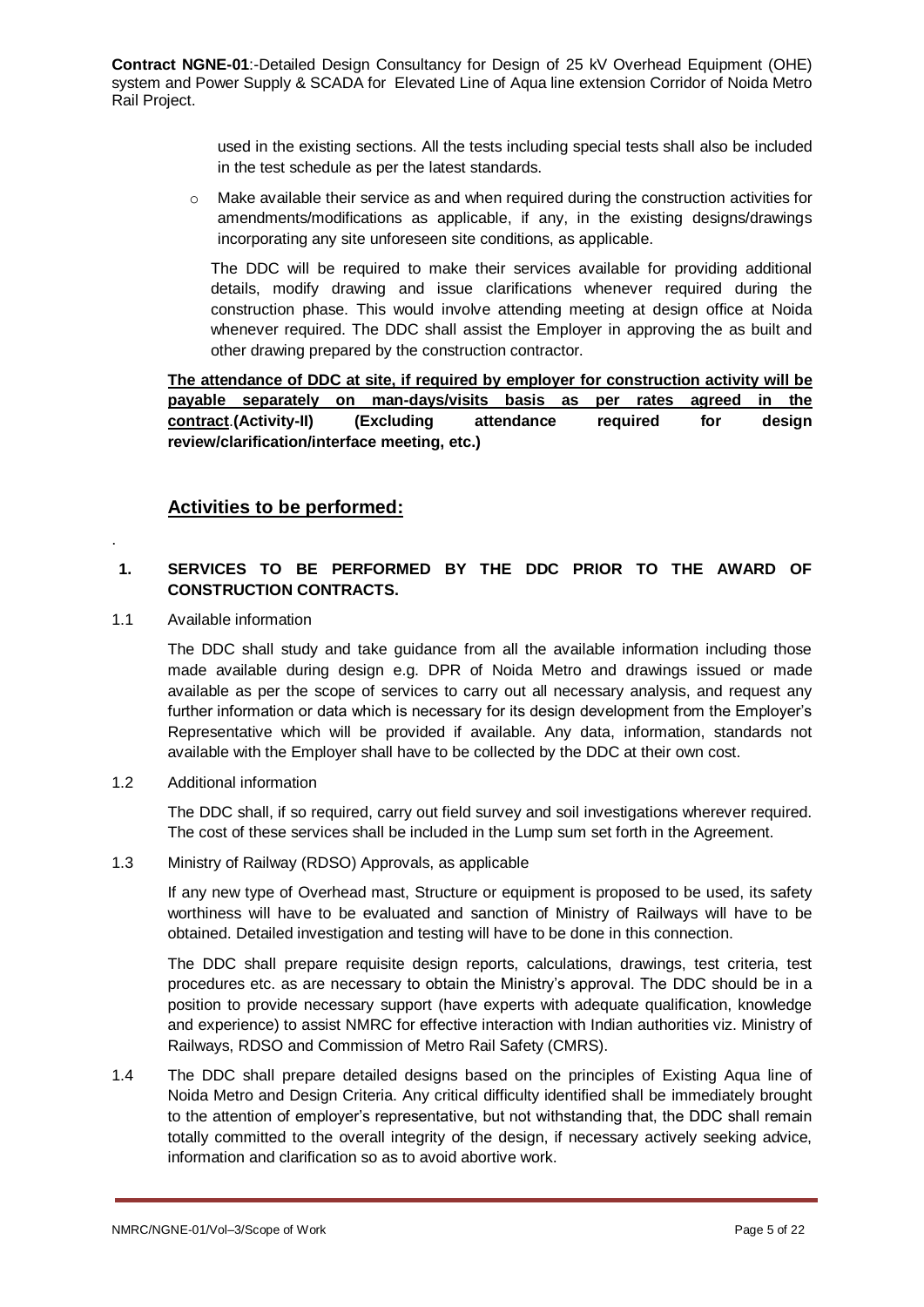The DDC's design shall take into account the installation requirements of the system wide information. The DDC shall prepare detailed designs based on the principles of program for the inclusion of these requirements at a later date as these may not be finally determined until after the award of the system wide contracts. The DDC shall incorporate the requirements of the system wide contractors into its design as appropriate and as they become available. DDC will be required to suitably interface with designer/contractor of various systems for their proper interface/interconnection with the Elevated portion (with specific reference to OHE, internal 33kV cable, earthing & bonding systems etc). Further the SCADA system design has to take into account 25kV switching station and 33kV station ASS.

## 1.5 List of drawings

The details by DDC of various drawings which would be required to be submitted are as under: The soil testing report for the foundation design for the depot will also be done by the DDC.(the list is not exhaustive and if necessary additional drawings may also be prepared by the DDC without any additional cost.)

# **TRACK ELECTRIFICATION FOR MAIN LINE & DEPOT**

- $\triangleright$  Pegging Plan
- $\triangleright$  OHE layout drawing
- $\triangleright$  OHE profile drawing
- $\triangleright$  Cross section drawing
- $\triangleright$  Structure Erection Drawing
- $\triangleright$  Feeder drawing
- > Dropper Schedule

# **POWER SUPPLY DISTRIBUTION, SWITCHING STATIONS AND BOOSTER TRANSFORMERS**

- Total Supply System Layout Plan, Location plan for Power Installations and Power Schematic diagram.
- $\triangleright$  Single line diagram of ASS and OHE system
- $\triangleright$  Protection drawings of OHE Posts & ASS
- $\triangleright$  Location plan and schematic diagram
- Layout drawings of ASS & Switching stations
- $\triangleright$  Power and control cable run layout diagram
- $\triangleright$  Structural assemble and structures drawings
- $\triangleright$  Foundation lavout drawings
- ▶ Control room panel layout diagram
- $\triangleright$  Control, protection scheme and metering arrangement drawing
- $\triangleright$  Earthing system layout drawings for ASSs and 25kV system.

# **SCADA SYSTEM**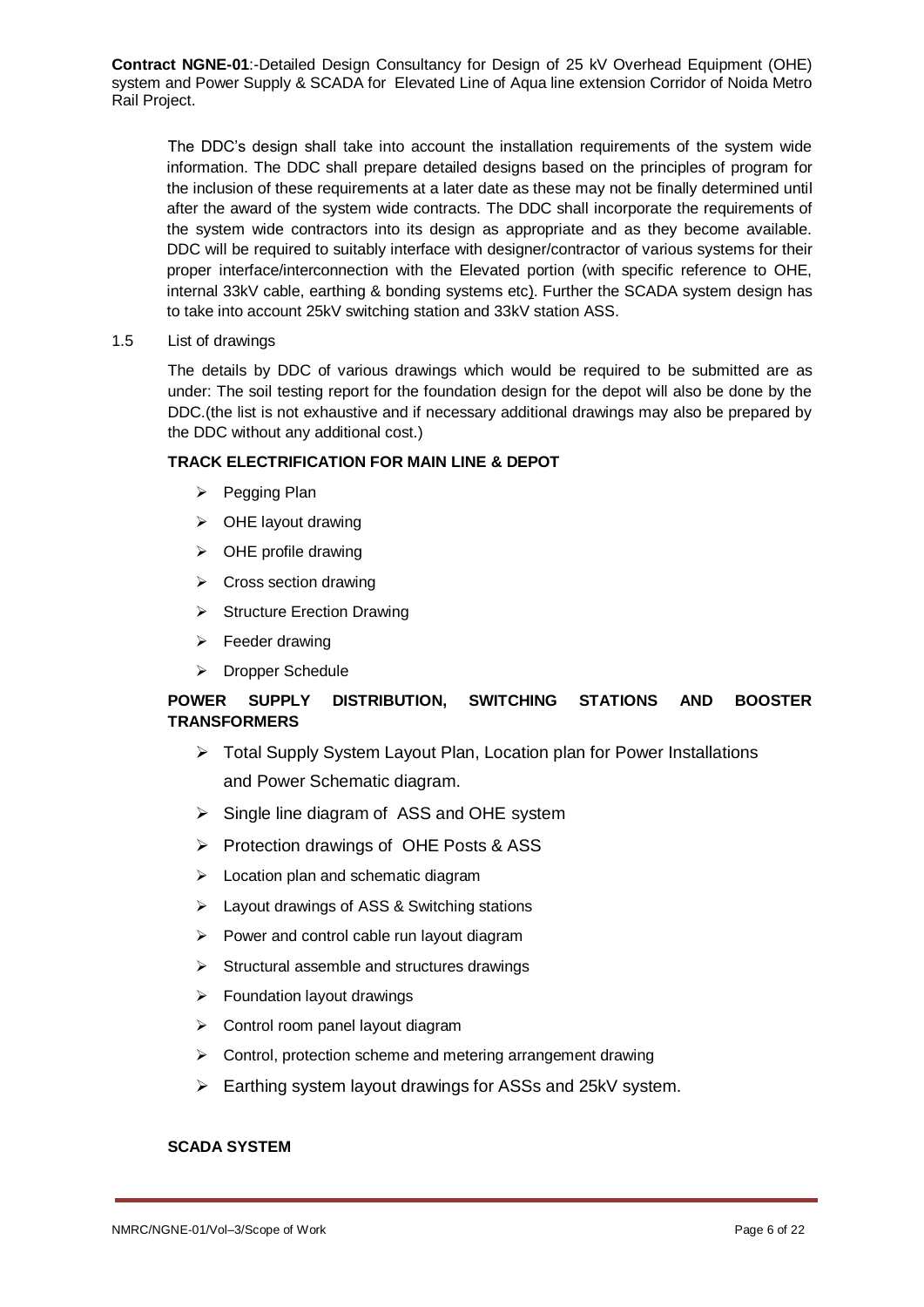- $\triangleright$  General arrangement drawing
- > Overall layout diagram
- $\triangleright$  Power supply Schematic and wiring layout diagram
- $\triangleright$  Control wiring and equipment interface diagram
- $\triangleright$  List of other special drawings.

#### **OTHER GENERAL LAYOUT DRAWINGS**

- $\triangleright$  Fencing layout
- $\triangleright$  Bonding/Earthing layout
- $\triangleright$  Miscellaneous drawings
- $\triangleright$  Employment Schedule and charts
- $\triangleright$  The DDC shall review and furnish following typical drawings for traction overhead equipment, power supply distribution system including switching posts
- $\triangleright$  Uninsulated overlap
- $\triangleright$  Insulated overlap
- $\triangleright$  Termination arrangement
- $\triangleright$  Neutral section arrangement
- FP/SP/SSP/SS feeding arrangement to OHE
- $\triangleright$  Through bare conductor
- $\triangleright$  Through cable
- $\triangleright$  Jumpering arrangement of various equipments of sub stations.
- $\triangleright$  Cable laying profile diagram at grade and viaduct
- $\triangleright$  Any other drawing required for proper execution of work
- 1.6 Track electrification drawing

## **Pegging Plans**

The pegging plans indicating the location of OHE structures, arrangement of overhead equipment and other general particulars are to be prepared.

#### **OHE layout diagram**

- $\triangleright$  The OHE layout plan incorporating following information shall be submitted:
- $\triangleright$  The run of wires in different thickness or colour in special cases and terminations.
- $\triangleright$  The run of wires for future wiring indicated to the contractor, in dotted lines
- $\triangleright$  Exact position of all cut out-in-insulators, including section insulators
- $\triangleright$  Direction and value of stagger at each traction structure location
- $\triangleright$  Clearance of live conductors to structures in the vicinity including bridges, signals, gantries etc.
- $\blacktriangleright$  Layout of feeders
- $\triangleright$  Jumper connections and connection to switches and switching stations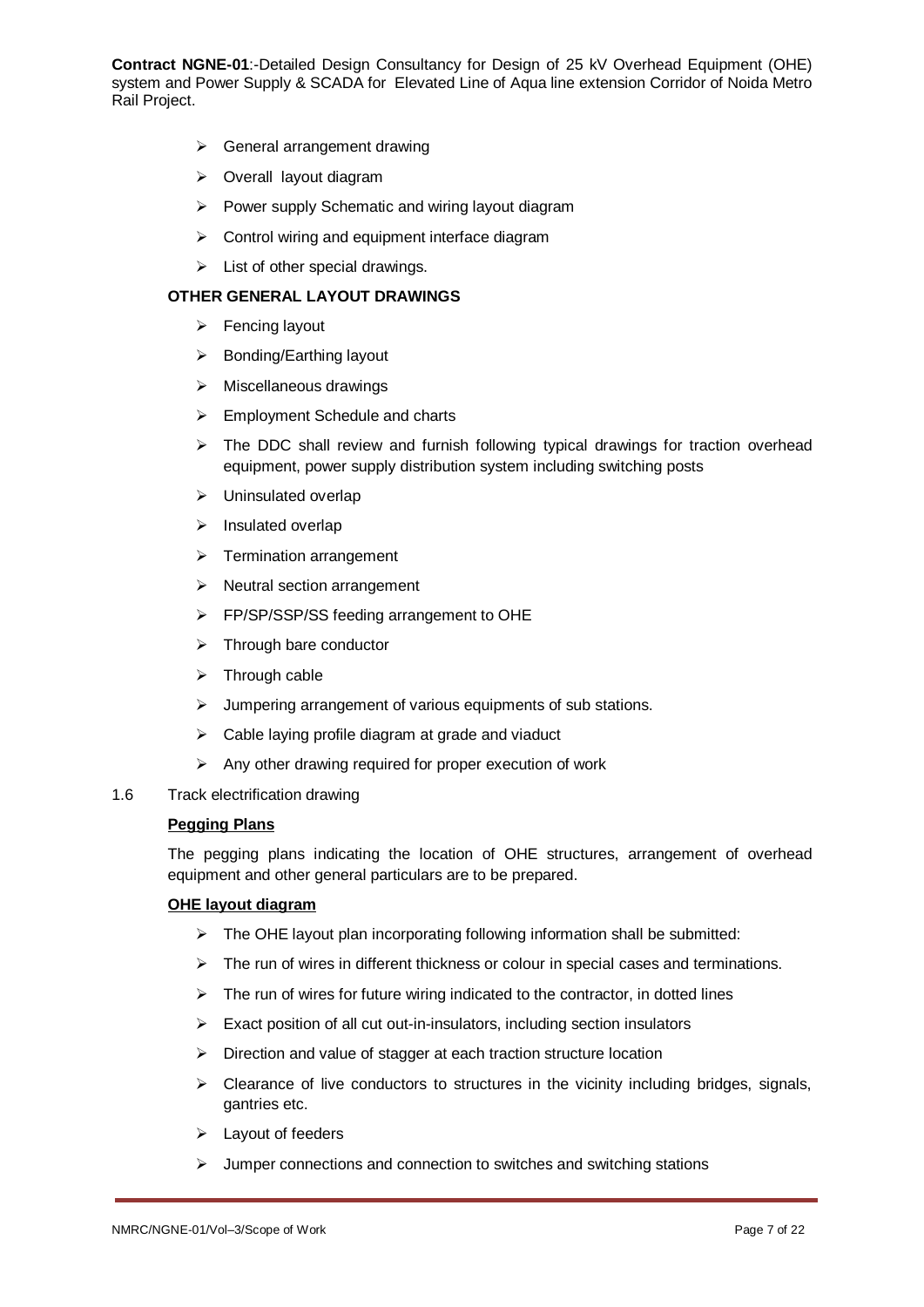- $\triangleright$  Location and numbers of switches
- $\triangleright$  Schematic sectioning diagram drawn to a convenient scale showing section insulator number of switches, elementary sections and connections to switching stations.
- $\triangleright$  Tables giving references of approved profile drawings, feeder layout plans and other relevant drawings.

#### **OHE profile drawings**

After completion of the overhead equipment layout plans, the contractor shall prepare an overhead equipment profile drawing showing the actual height of the contact wire under each over line structure the gradient and height of the contact wire on either of structure and the encumbrances at structures until normal height of contact wire and encumbrances are restored.

## **Cross section drawings**

Cross Section drawings for each structure showing guy rods, if any, indicating the cross section of formation/viaduct, height and nature of bank, whether new or old, nature of soil, type of foundation block, structure proposed, reverse deflection of the structure and all necessary particular for erection of the foundation.

## **Structure erection drawing**

The DDC shall prepare structure erection drawings indicating track layout, cantilever arrangement and stability analysis of cantilever, height of contact wire, catenary wire, stagger, setting distance of masts etc.

#### **Feeder drawings**

On the basis of these general alignment drawings, the DDC shall prepare and submit the longitudinal profile drawing for the feeders running from Noida Metro, SP, SSP and BT stations to OHE showing the details of structures, jumpering arrangement and the clearances of live conductors from ground. After approval of these drawings, the DDC shall submit drawings for the foundations and structures proposed to be used at locations of supporting structures.

#### **Dropper Schedule**

The DDC shall submit dropper schedule for various span lengths and encumbrances covering overlaps neutral sections turnouts crossovers and any other typical locations after reviewing the dropper schedule adopted over Existing line for Noida Metro.

# **1.7 Power Supply distribution, Switching stations and Booster transformers drawing**

Location Plan and Schematic diagram:

- The DDC shall prepare the location plans and schematic connection diagram for, all the switching stations, booster transformers and auxiliary substations of the stations and depots incorporating following details:
- OHE/Track layout in the vicinity of the receiving cum traction substation, switching stations and BT location.
- Location/orientation of feeding post, other switching posts BT and arrangement of cross and longitudinal feeders to be anchored, if any, including jumper connection with the OHE and busbar of switching posts.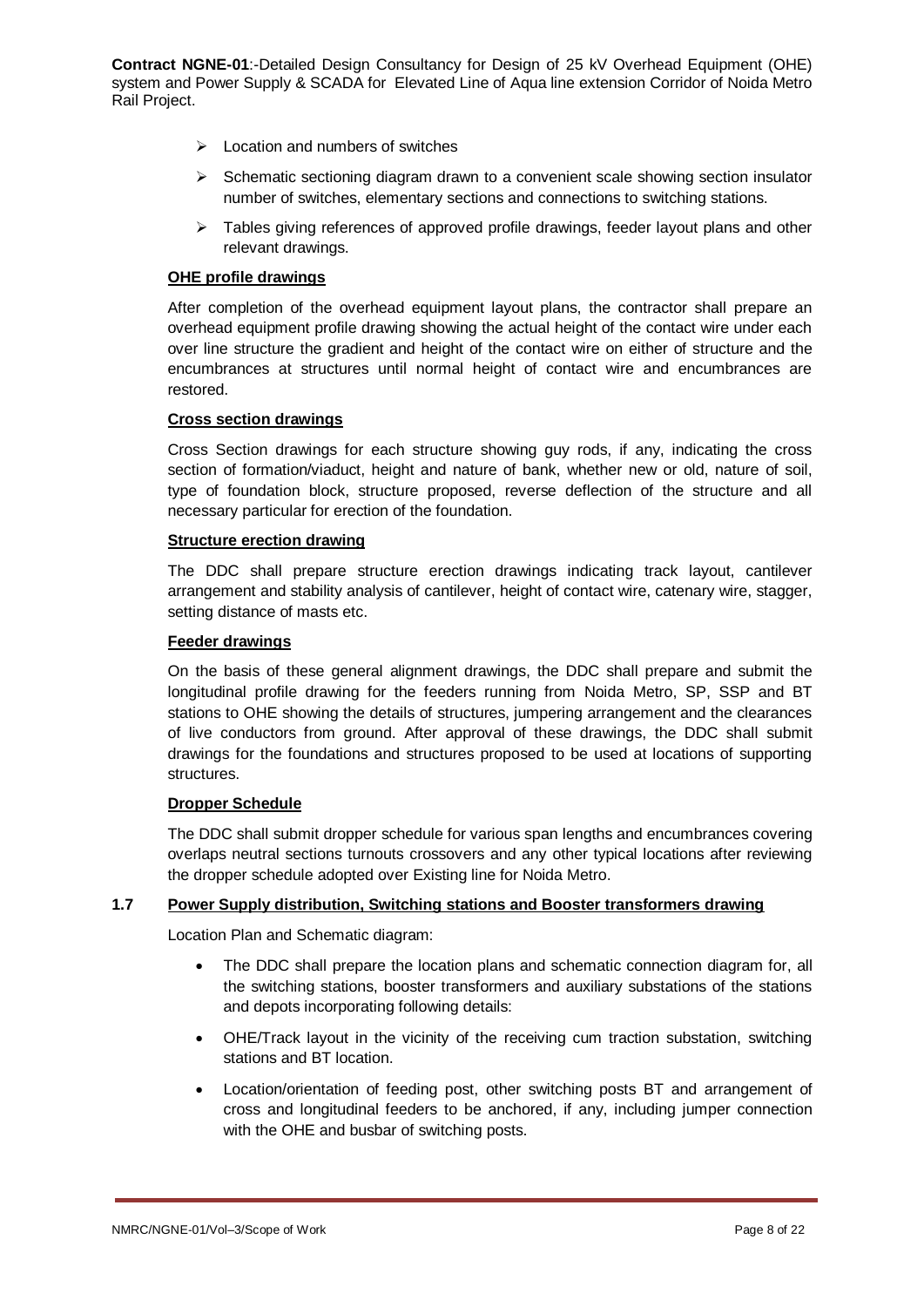- Location of auxiliary substation w.r.t the station building and other land-marks including cable entry and exit.
- Scheme of connection of the interrupters and other equipments.
- Fencing out line at the, ASS, switching posts and BT locations.
- Auxiliary substation, switching station layout drawings.
- Layout drawing for ASS and switching stations indicating the arrangement of various equipment, bus bar arrangement, cable run layout, location and position of the pedestal insulators on different structures, high level/low level gantries and other steel framework and fencing. The drawing shall also indicate the space requirement and clearances for each equipment, structures and control room within the earmarked land area for the substation and switching posts.

The drawing shall also give a schematic connection diagram and an isometric view of bus bars and their connections. The drawings shall include sectional elevation views at various cross sections of the switching posts to cover plan and sectional views at the level of transmission line conductor/cable termination, busbar/; Insulators/Isolators beams, CT,VT and LA's beams as applicable .Drawing shall include the schedule of all equipment required along with drawing references of details of these equipments.

Power and control cables run layout diagram, including cross section drawing.

These drawings shall indicate the power and control cables run ASS and switching stations premises and power cables run layout along the section. The layout drawing for cable run along the section would include cross section drawing for each typical location showing erection arrangement, spacing and also space for S&T and other system wide cable. The drawing shall indicate the details of cable trenches/cable-ducts/basement trays/conduits/trough/under platform voids/cable hangers and other cable supports. The cable joints and end terminations shall be shown in the drawing apart from indicating interconnection of cables between various equipment and SCADA cubicles, control panels along with schematic arrangements and physical disposition of equipment, colour coding/ code numbering and index scheme adopted for terminals. The drawings shall also indicate the cable size grade of insulation (also voltage grade for which cable is meant) and quantity of each cable. Cable route shall also show the important landmarks and cable route indicators. The DDC shall submit separate drawing of each ASS, switching stations and along the corridor. The DDC shall check the design and capacity of 33 kV voltage level cables as submitted by the other contractor keeping into consideration of cross bonding, wherever required, and also check the design of cross bonding scheme accordingly.

Structural assembly drawings for switching posts and BTs indicating the steel structures for mounting individual equipment, high level steel structures and other steel frame works/ assembly shall be prepared. The drawings shall also have a schedule of component members along with reference of various members. The weight of component members shall be indicated in the separate weight and drilling schedule.

# **Foundation layout drawings**

Foundation layout and cross section drawings for each ASS, switching stations and BT locations shall be prepared indicating the layout of all the foundations in plan, transverse cross-section of various foundations through center line of structures and all equipments. The drawing shall show the details of foundation of various structures, gantries, equipment mounting structures, circuit breakers, interrupters, transformers etc. cable trenches and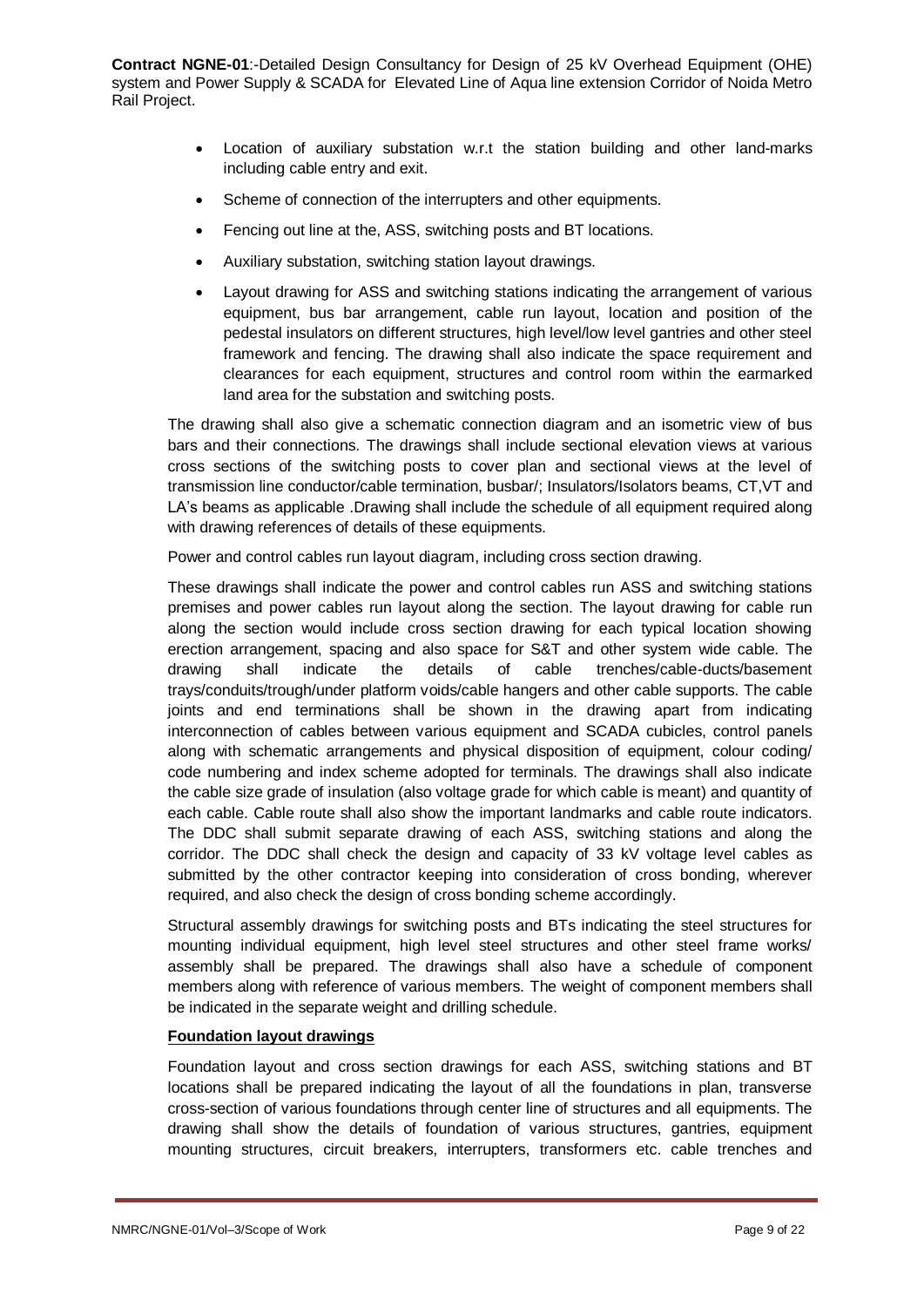fencing uprights. All foundations shall be marked serially on the drawing and listed in a schedule on the drawing indicating the volume of concrete for each foundation blocks.

## **Control room panel layout diagram**

The diagram shall indicate the physical layout of various control and protection panels e.g. transformer protection panel, circuit breaker and interrupter control panel, SCADA panel, 415 Volts LT distribution control panel of ASS, AC/DC power supply distribution board, incoming and outgoing power supply control panels, battery sets and chargers and any other such equipment's/boards/panels inside the substations and other switching posts building/control room. The drawing shall mention the size (length, width and height) of panels, location, distances from the walls/trenches and other such measurements details. For indoor substations (like ASS of station),location of the transformer and HT/LT cabling route shall also be indicated .Size of ASS room to be optimized after considering all equipment sizing and space optimization.

## **Control, Protection scheme and metering arrangement drawing.**

**1.8** Drawings for control, protection scheme in all the ASS and metering arrangement of ASS shall be prepared in detail to facilitate award of construction contract.

# **1.9 SCADA drawing**

## General arrangement drawing

Drawing for general layout arrangement of various SCADA equipment. This shall indicate the size and location of various equipment viz master computer, interface/server equipment between master and RTU, work stations, printers, MDB communication facilities, power supply equipment like UPS, battery, battery charger and other relevant details.

#### Power supply schematic and wiring layout diagram

This drawing shall indicate schematic arrangement of power supply system feeding to all SCADA equipment of OCC and BCC and RTUs in ASS and other switching stations. It shall also show alternate power supply scheme from UPS/battery, wiring/cable layouts/routes, distribution boards and other such details to facilitate easy detection of fault and corrective action.

I/O schedule and corresponding cable schedule of SCADA for ASS, OHE, switching stations, SP, FP etc.

#### Control wiring and equipment interface diagram

This drawing shall indicate the schematic details of master equipments, RTU's and Mimic Diagram Board indicating therein all the equipment to equipment interface connections.

#### List of other special drawings

The DDC shall prepare a list of other important relevant drawings of SCADA equipment like hardware configuration, component level wiring and connection diagram and drawings for integrating Aqua line extension SCADA with existing SCADA systems and other minute drawings to be submitted by the construction contractor later on.

## **1.10 Other general layout drawings**

#### **Fencing layout plan**

Fencing layout drawing for each switching station, BT station, Auxiliary sub-station indicating the layout of the entire fencing and anti-climbing device in part shall be prepared. Each upright, fencing panel and fixture on the up-right shall be indicated on the drawing by its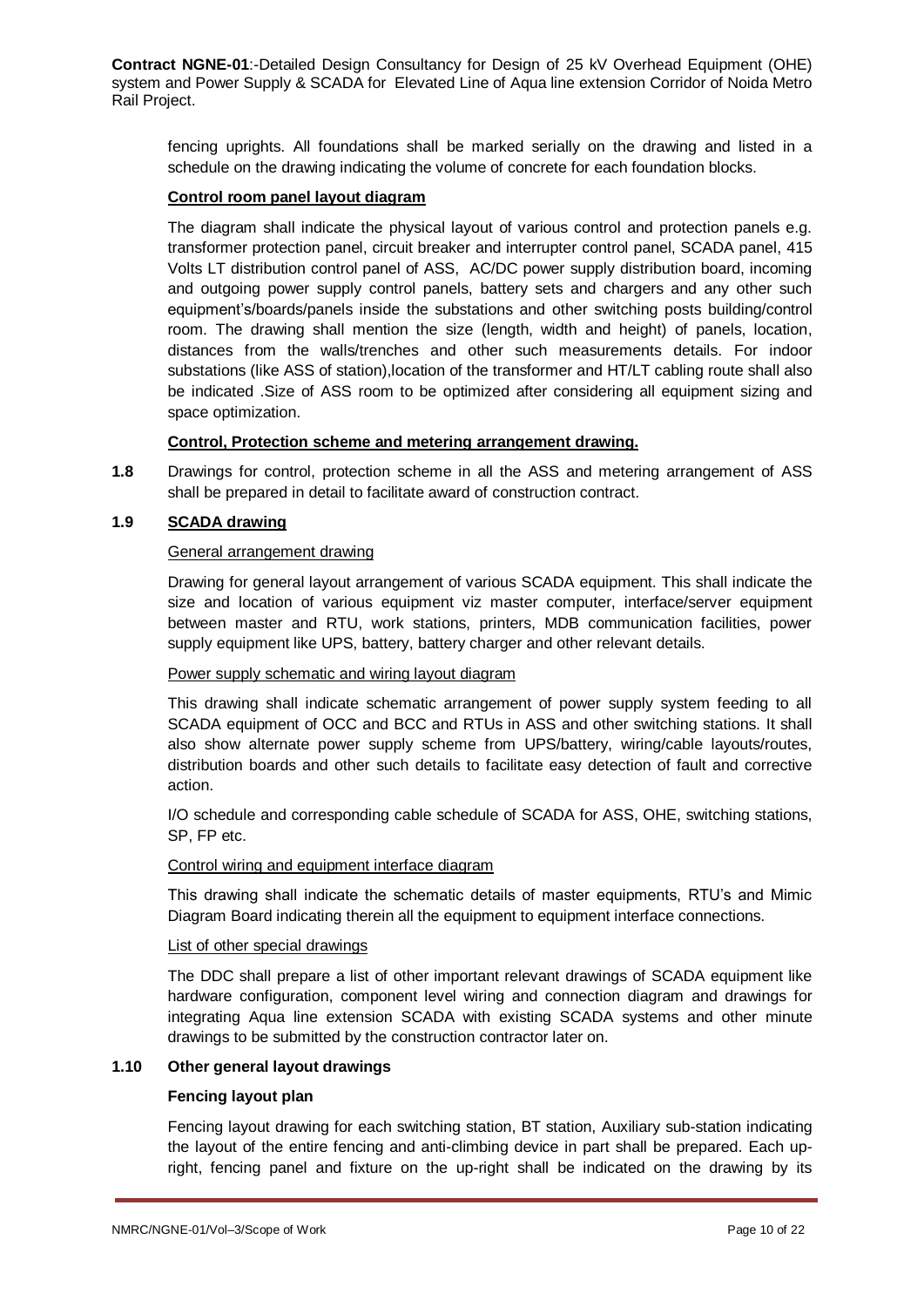reference number. A schedule of components viz. up-rights, panels, fixtures and barbed wire shall be included in the drawings indicating the drawing references of components .An individual drawing shall be made for each type of panel, fencing post and fixture for mounting the anti-climbing device. The drawing of each fencing post shall indicate the unit weight of the fencing post. The design of the fencing should also match with the station building architecture.

## **Earthing layout plans**

Earthing layout drawings for OHE systems on elevated decks, each complete ASS and Switching station indicating the layout of full earthing system/earthing mat in plan shall be made. The drawings shall show the location of earth electrodes and earth pits and mark the runs of earthing strips and connections, to each equipment and structures, fencing post, fencing panel and control panel. All components shall be marked with their reference numbers. For future details of the runs of conductors and connections, separate drawings, which may be common to all switching stations, may be made and references to these drawings marked on the layout. A schedule of components shall be made out in the drawings giving drawing references of components. The SCADA earthing system shall be separate and not connected to power supply earthing network.

#### **Miscellaneous drawing**

Miscellaneous drawings applicable to all ASS, BT station, SCADA system and switching stations shall be prepared. These drawings shall include drawings or sketches made for study of clearances, scheme of interlocks, number plates of various equipments, caution and instruction boards, outriggers for busbar support and non-standard bus bar connectors.

#### **Employment schedule and charts**

The DDC shall prepare employment schedule and charts for:

- Volume charts and equivalent chart for foundation of OHE structure.
- Employment schedule for pure gravity type of foundations if any or other arrangement for OHE and all other type of substation structures for various direct loads and bending moments.
- Employment schedule for all other foundations for various depths of parent soil from the datum level.
- Employment schedule for masts/structures.
- Dropper schedule.
- Sag tension charts for cross feeders for various spans and tensions.
- The DDC shall co-ordinate its design with the relevant agencies and interfacing DDC's and contractors.
- The Employer's representative shall provide the DDC with the relevant data for the preliminary track alignment. The DDC shall verify/adjust the alignment data as necessary and prepare the plan and profile sheets as required for the Tender Documents.

# **1.11** Deleted

**1.12** System wise Requirements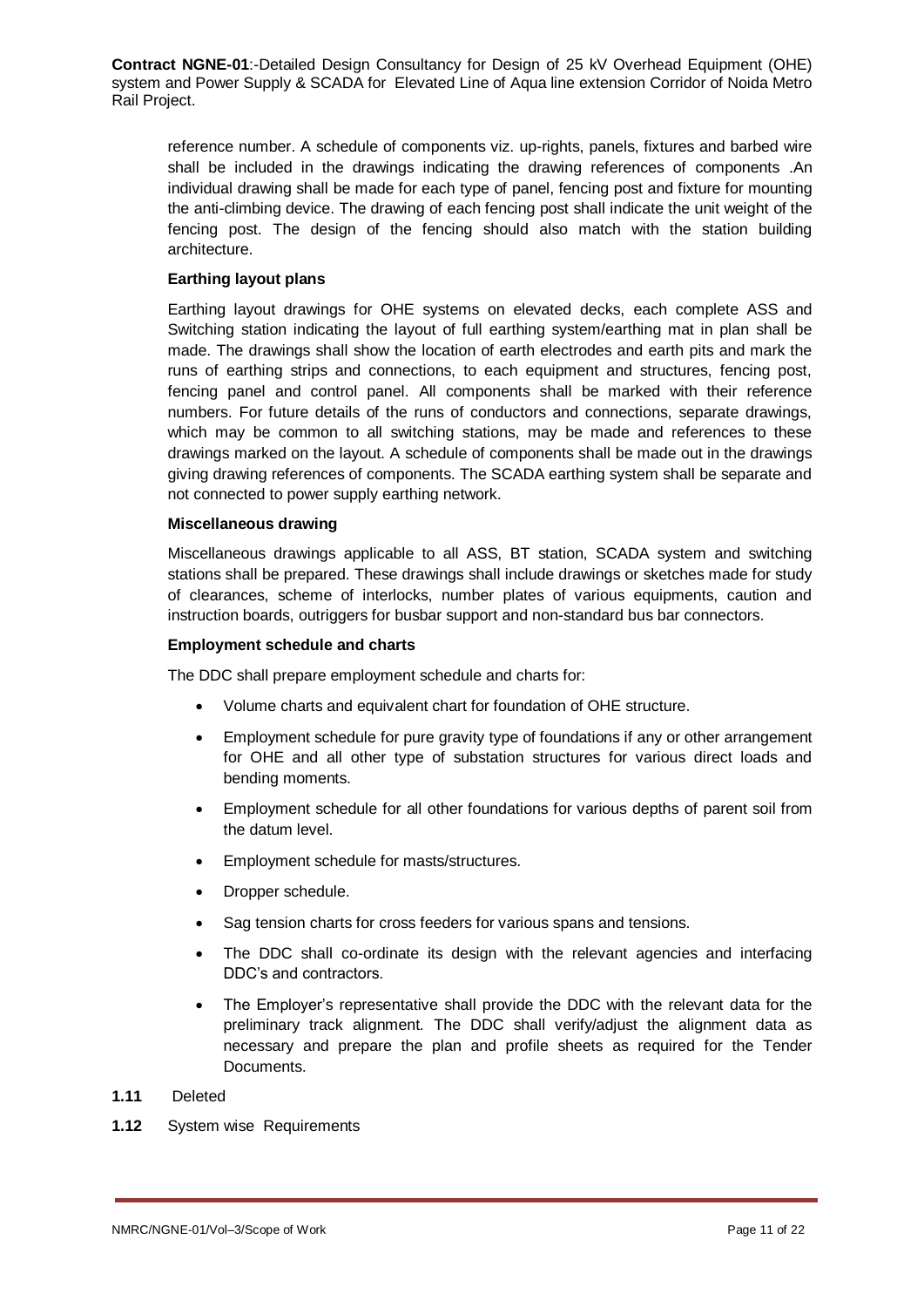For system wise requirements preliminary information in the form of preliminary Civil Engineering chainage shall be given to the DDC. The DDC has to make liaison with the system wide DDC/Contractors to get additional information.

During the detailed design phase and continuing through the construction phase the DDC shall coordinate with the Employer's Representative, and other system wise DDC's to obtain systemwide requirements such as station layouts, signaling location, cross over locations, via duct arrangement. The DDC shall attend layout and station building compatibility review meeting during design stage.

During design and continuing through the construction phase, the DDC shall revise the completed or partially completed drawings to incorporate the additional systemwide requirements.

Additional layout details and system wide requirements requested by systems and Civil Engineering Contractors during design/construction shall be incorporated into the drawings. Sub-section 2.2 describes construction stage services regarding system wide requirements.

**1.13** Interface with other system wide design consultants/contractors/utilities.

The DDC shall co-ordinate all design work with various systemwide consultants/contractors/utilities including but not limited to:

- Interface with via duct construction DDC/Contractor for informing the location and design of OHE structures and foundations.
- Interface with station building DDC/contractors so as to finalize details of structure foundations and method of supporting the OHE at stations and for suitably locating the BT, SP and SSPs.
- Interface with other system wide DDC/Contractors viz. signaling and telecommunications, rolling stock and other systemwide contractors.
- Employers representative/System wide Contractors for interfacing SCADA with OCC.

## **1.14 Construction Cost Estimates**

The DDC shall prepare and submit to the Employer's representative, construction cost estimate for complete **ASS, cable network, SCADA system, switching stations and OHE for depot and main line under separate heads.** This estimate shall be based on quantity take-off from prepared drawing's but where no drawings exist the quantities shall be determined by using similar job information and typical relationship of quantities. All modifications of the cost estimate before contract award shall be in the DDC's Scope of Services.

The estimate shall show the unit rates and quantities adopted and shall give details of methodology for adopting the unit rates. Due considerations will be given to rates accepted on existing line of Noida metro for similar works and/or rates accepted in the other metros for similar works of substantial magnitude. The estimate shall be broken down into separately identifiable sections of works as directed by the Employer's Representative. The DDC shall prepare input cost estimate data and submit in accordance with Section pertaining to Submission of Documents herein.

The Employer's Representative shall review design drawings and prepare a Bill of Quantities separately to verify the DDC's take-off from the prepared drawings. The DDC shall revise the Bill of Quantities as required by the Employer's Representative and modify the Cost Estimate accordingly.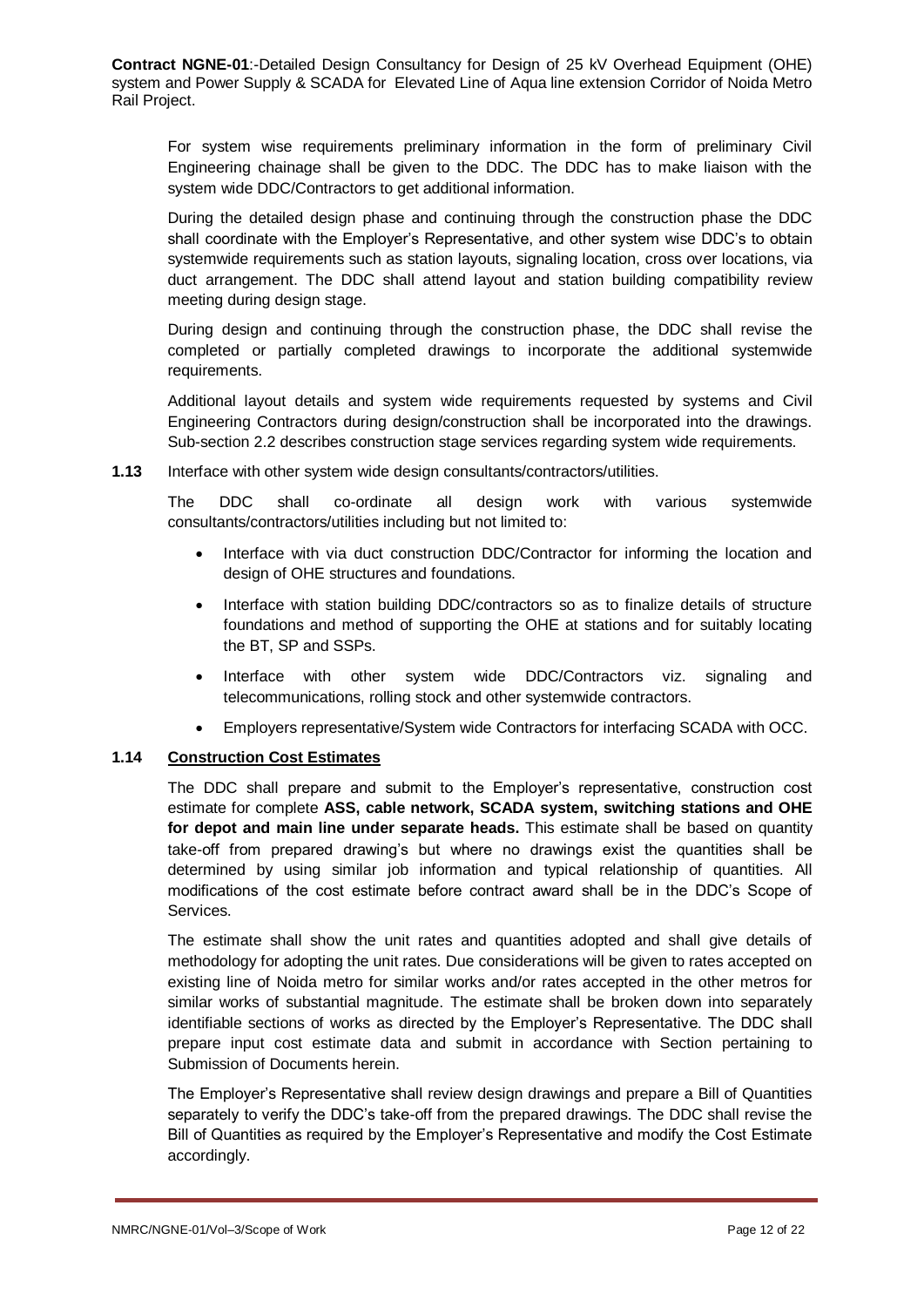# **1.14 Documents and Drawings**

The tender documents for the construction contract shall be finalized by the Employer representative. It shall be DDC's responsibility for preparing draft material for these documents in electronic format based on documents issued by the Employer's Representative. The DDC shall prepare the Bills of Quantities, Special Conditions of Contract and detailed technical specifications, drawings including the Scope of Work. The DDC shall assist the Employer representative in the preparation of any other documents as required. In general, the DDC shall try to follow the format of tender of existing line of Noida Metro(including subsequent amendments up to date and Technical Instructions if any) but would also incorporate changes as are necessary based on experience of existing line of Noida Metro and/or specific features of the section.

## **1.15 Amendments to Documents**

The DDC shall provide such further pertinent information not included in the Tender Documents as may be required by the Employer's Representative. This shall include, but not be limited to:

Amendments to documents and drawings arising from tenderer's questions.

## **1.16 Construction Drawings**

The DDC shall submit to the Employer's Representative, prior to the award of each construction contract, a complete set of "For Construction" contract drawings for that contract that has been produced as a coordinated package. The DDC shall also furnish a complete sets of CAD file CD/DVD/PEN DRIVE for contract drawings. The CD/DVD/PEN DRIVE shall be fully compatible with the Employer's Representative computer system.

# **2. SERVICES TO BE PERFORMED BY THE DDC DURING CONSTRUCTION**

Services during construction shall be deemed to commence for each construction package on award of this construction contract. The DDC would be required to extend services as indicated in scope of work. DDC shall deploy required staff during the construction stage in case necessitated by the Engineer/Employer. The attendance of DDC at site, if required by employer for construction activity will be payable separately on man-days/visits basis as per rates agreed in the contract. (Activity-II) (Excluding attendance required for design review/clarification/interface meeting, etc.)

# . **2.1 Contract Drawings**

Additional contract drawings or revisions to the contract drawings previously issued for construction shall be prepared by the DDC and submitted to the Employer's Representative. Where changes to the contract drawings are required, the DDC shall be responsible for preparing all data related to the detailed design onto drawings to be issued to the Contractor. The Employer's Representative will then issue the drawings to the contractor for construction of the Works.

#### **2.2 Systemwide Information**

The DDC shall incorporate full and final information relating to systemwide equipment and services into suitable drawings. The timing for issue of these drawings will be determined by the Employer's Representative dependent upon the award of the systemwide Contracts. Final systemwide requirements defined by systemwide contractors shall be incorporated into the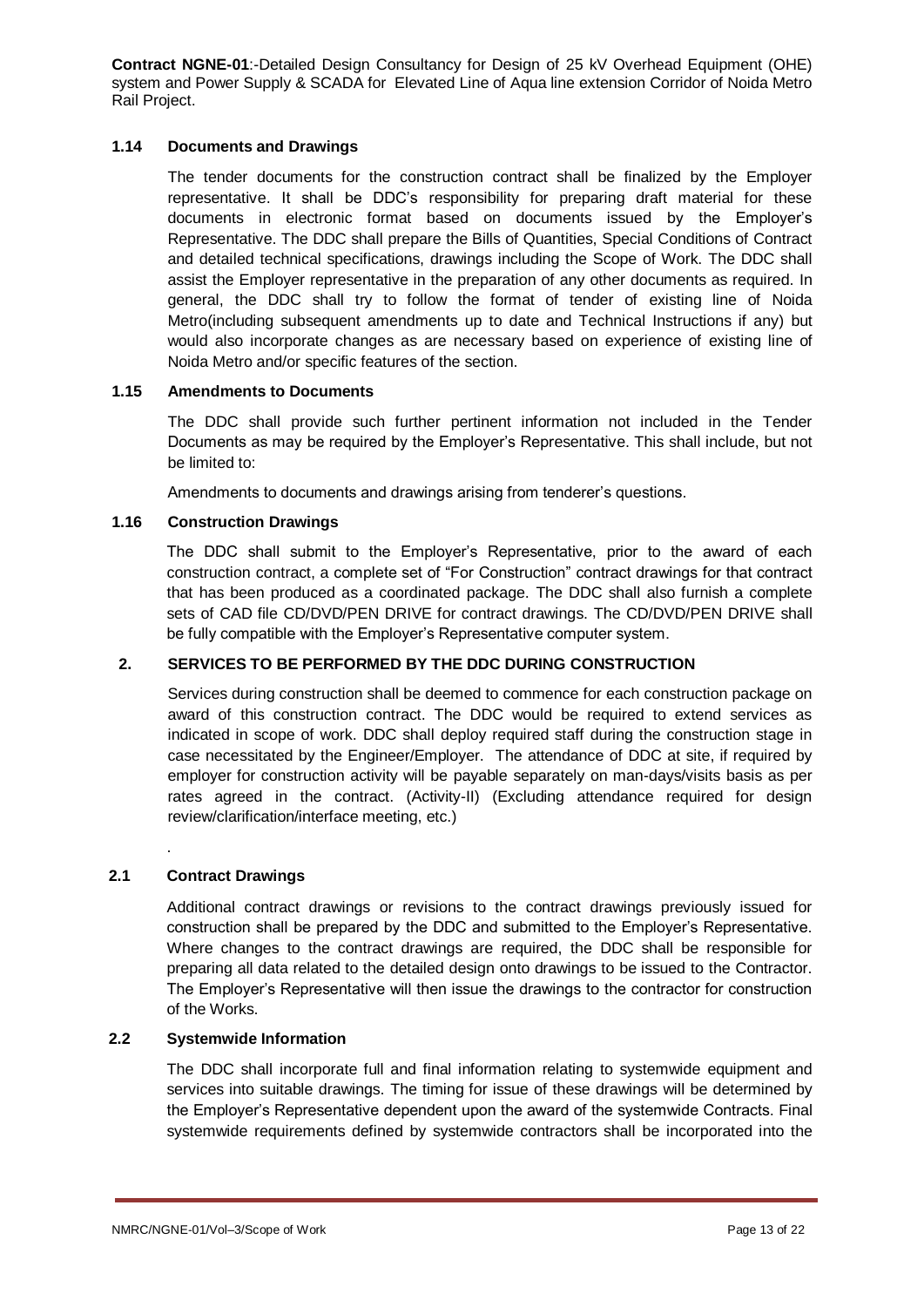drawings for construction. The DDC shall prepare and issue intermediate submissions of the drawings as necessary to meet the constructions schedule.

# **2.3 Site Meetings**

DDC shall attend site meetings when requested by the Employer's Representative.

#### **2.4 Site Visits**

At the request of the Employer's Representative the DDC shall visit the site to provide his expert opinion on the performance, quality, progress etc of the Works and to report whether the work is progressing generally as designed. The result of such visits shall be reported to the Employer's Representative immediately, if urgent actions are required.

## **2.5 As-Built-Drawings of the works**

The DDC shall review the contract record drawings and as-built drawings information submitted by the contractors to the Employer Representative on a continuous basis prior to the issuance of the Certificate of Completion for the construction contract. The DDC shall prepare relevant calculations reconciled with as-built conditions, and information necessary for the maintenance of the works.

# **2.6 Co-ordination with Construction Contractor& Designer**

During the construction phase, the DDC shall be responsible for expeditious implementation of the evolved designs and sorting out any design interface problems with the construction contractors and other contractors working on the section including the depot.

# **3. ORGANISATION OF THE DETAILED DESIGN CONSULTANT**

#### **3.1 General**

The DDC shall establish an efficient organization for carrying out all services according to program requirements. The organization shall provide effective management of the Works of the contract including those that must be carried out concurrently by separate disciplines and teams. The organization shall also ensure that all information that becomes available during the design period is directed to the appropriate design teams and effective checking procedures are continuously maintained to ensure that required standards are met.

Upon its appointment, the DDC shall promptly commence setting up its organization to the satisfaction of the Employer's Representative, which shall be same as mentioned in Clause 1.1.3.4 of NIT.

#### **3.2 Performance**

Notwithstanding any review of its organization structure, staff or manning schedules, the DDC shall remain wholly responsible for providing the services. If, in the opinion of the Employer's Representative, the progress or performance of the DDC's work is seen to be at any time inadequate to meet those requirements, the DDC shall take the necessary steps to improve them on being so notified. If within a reasonable period the DDC has not improved its progress of performance, the NMRC may by written notice require it to take additional measures, including changes in its organization, at no additional cost to NMRC .Such notice shall be in no way deemed to constitute a waiver of NMRC's rights to terminate the agreements by reason of the DDC's breach of contract. Failure by the NMRC to issue such a notice shall not relieve the DDC of its obligation to achieve the required rate of progress and quality of work.

# **4. STANDARD OF SERVICES**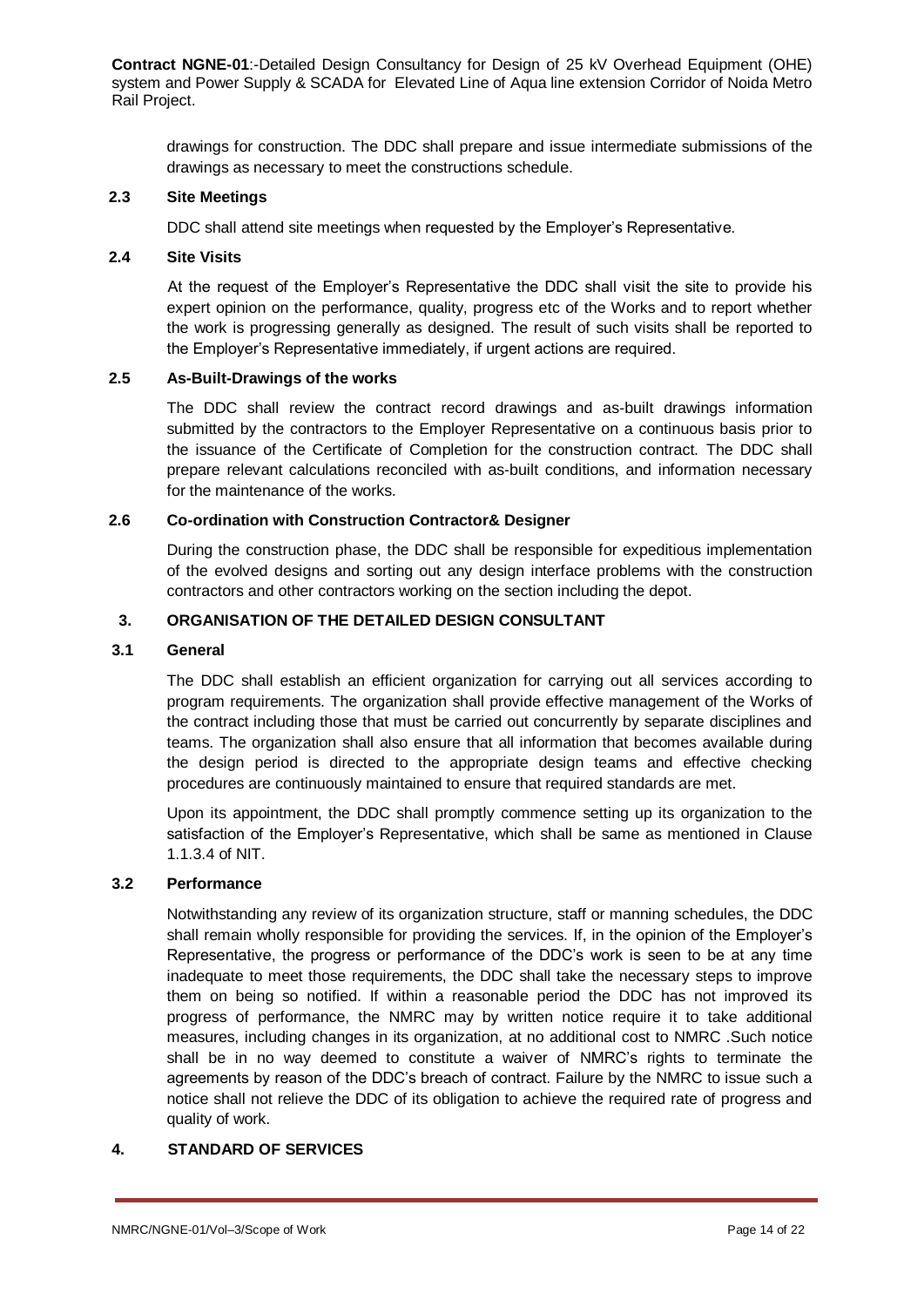# **4.1 General**

The DDC shall be responsible for correctness and technical merit of its design, calculations, drawings and all other documentation prepared by it in carrying out the services.

The DDC shall ensure that qualified and experienced staff are employed in sufficient number and that accurate, consistent, clear and easily read drawings and documents are produced in time.

The DDC shall comply with the provisions and procedures covering standards and codes, drawings and calculations outlined in section 4.2 below. The DDC shall also comply with the checking procedures in section 5 hereof.

## **4.2 Standard and Codes**

The standards and codes referred to in the design criteria, drawing, and documents issued by the Employer's Representative to the DDC shall be used in it's design and where appropriate ,shall be quoted on drawings and other documents by it. Normally the DDC shall use the Standard given in it's design requirements in preference to other national standards except when higher standard or better quality is required. Should the DDC propose to adapt other standards or codes for its designs, it shall submit to the Employer's Representative copies thereof, together with a statement as to the cost implication of adoption and substantiation that substitution is necessary. The DDC shall also demonstrate that other standards are equivalent or superior to those they intend to replace and it shall obtain the written approval of the Employer's Representative prior to adoption.

## **4.3 Extent of Information**

All designs and documentation produced by the DDC shall provide sufficient information and detail for tenderers to determine accurately the extent of the works, submit firm prices and during construction, execute and maintain the works.

Tender and Contract Drawings, specifications and other information produced by the DDC for construction, or revisions of such documents, shall be submitted to the Employer's Representative, in sufficient time for review and further issuance of a comprehensive package to the contractor. The DDC shall ensure that these documents are produced in a timely manner such that the construction contractor is able to plan and execute its works in accordance with the contract, including the construction program.

Drawing for construction shall be in such details as not to require further design or detailing to be carried out by the construction contractor except as provided under Section 4.5 hereof. The drawings to be prepared by DDC shall show or include of any unusual features of construction.

#### 4.4 **Calculations**

Calculations shall be prepared according to the best professional standards and compiled into sets that relate to particular aspects of design.

Each set of calculations of OHE, Power Supply (both traction and auxiliary)and Remote control (SCADA) system design shall include, but not be limited to a method statement including:

- Power & Voltage at farthest ends of the Aqua Line extension corridor taking feed from each TSS & AMS of existing NMRC Aqua Line at normal &extended feed conditions are within acceptable limits for trains and Auxiliary system.
- A brief description of the OHE and Auxiliary substation structure design.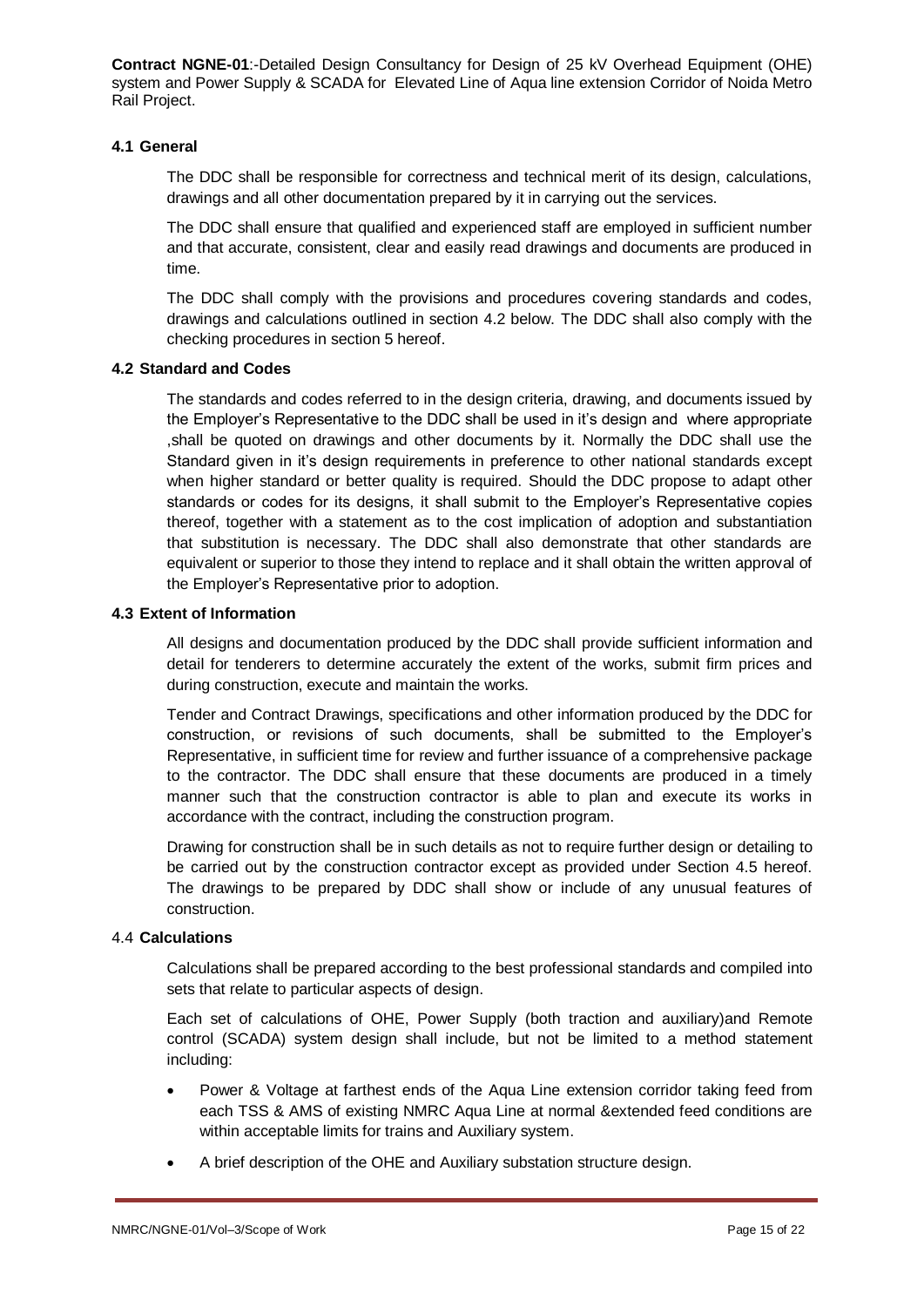- Size of equipment foundation.
- Size of cables, traction conductors, earthing conductors/busbars.
- This would give due consideration in laying method, derating factors, voltage drops & other such factors before working down the final result.
- Capacity of transformers of ASS's, circuit breaker, interrupters, disconnecting switches booster transformers, Instrument transformers and other equipment.

Due consideration should be given to the load cycle based on the Train operation, and the transformers to be designed for maximum efficiency accordingly. All other associated equipments & items are also to be designed accordingly.

- Power factor correction equipment in substations.
- A brief statement/description of the method of analysis used.
- A brief statement/description of the method of design.
- Details of the computer programme used
- A key to symbols used and
- A design summary
- Any other relevant calculation pertaining to design work.

Each set of calculations shall be bound and shall include a cover sheet and index. A statement certified by the DDC'S authorized representative that the accepted checking procedures, as defined in section 5, have been carried out in full shall be attached to each set of calculations submitted to the Employer's Representative.

Original calculations shall be submitted to the Employer's Representative for proof checking. Each sheet shall be signed in accordance with the requirements of section 5.Original calculations shall be returned and retained by the DDC and shall be produced at such times as may be required by the Employer's Representative. The original calculations shall then be handed to the Employer's Representative on completion of the services.

# **4.5 Drawings prepared by DDC**

Preliminary, Tender and Contract Drawings shall be prepared and issued by the DDC in accordance with the current requirements issued to it by the Employer's Representative (refer to Section 7 for submission of documents)

All drawings shall be prepared in A-1 size and shall be produced by CAD graphic system compatible with the NMRC system and as approved by the Employer's Representative. Drawings are defined as:

- Preliminary drawings are drawings prepared by the DDC prior to their acceptance by the Employer's Representative as Tender or Contract Drawings.
- Tender Drawings are drawings prepared by the DDC and approved by the NMRC which, with other relevant documentation, contain all the information necessary for tendering purposes; and
- Contract Drawings are drawings that have been prepared by the DDC from Tender drawings that have been approved by NMRC and which, together with other relevant documentation, will form the Construction Contract. The Contract Drawings shall be stamped "issued for construction" and will be added or revised as noted in Section 2.1.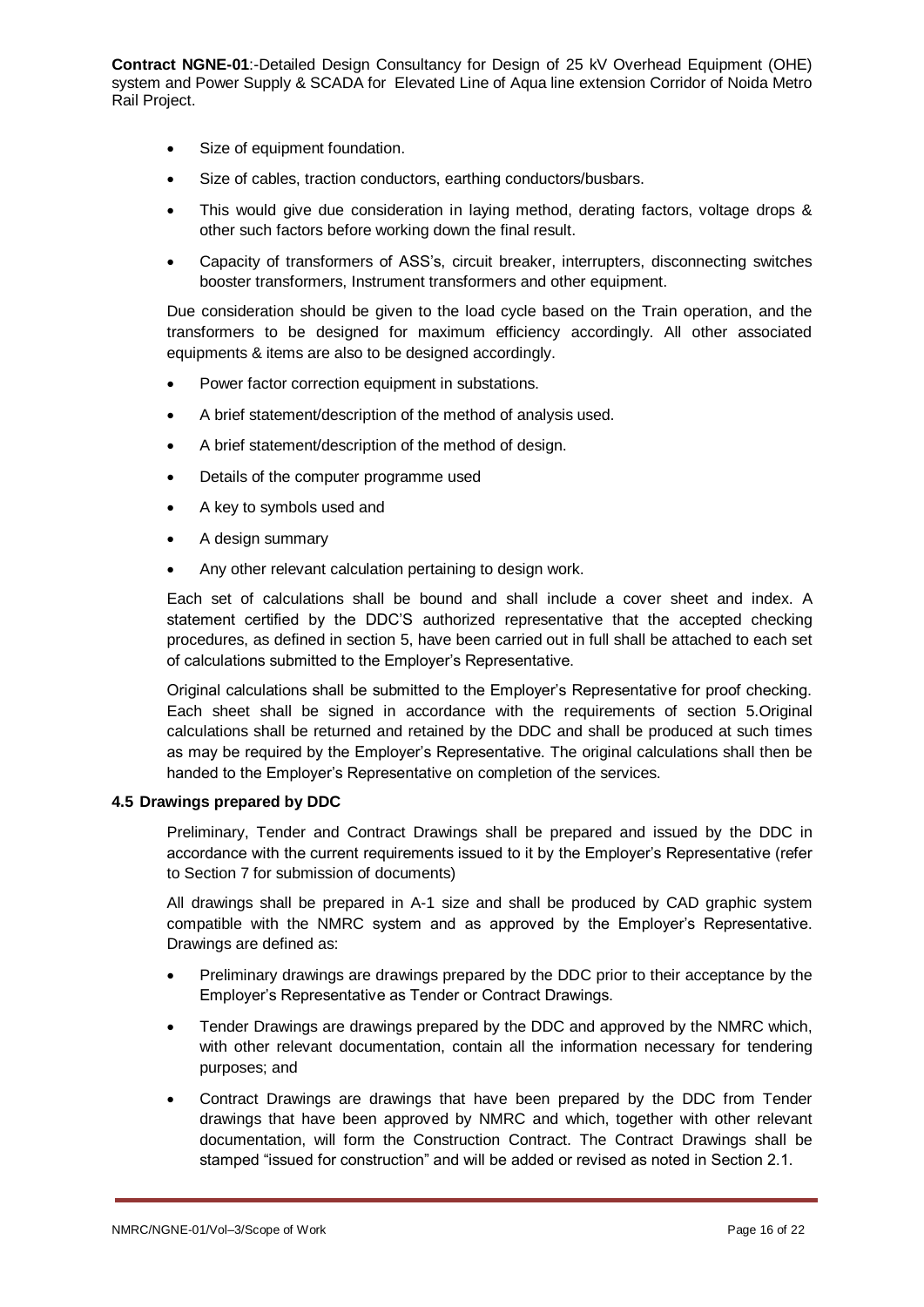Following drawings are excluded from the DDC's scope:-

- Shop drawings and working drawings
- Fabrication drawings;
- As-Built drawings; and
- Details of elements of proprietary systems.

DDC shall submit to the Employer's Representative as part of a progress register, a list showing drawing numbers, titles, scales and the progress status of all drawings planned for inclusion in the documents for obtaining tenders. The format of the progress register shall be as directed by the Employer's Representative. The DDC shall update the register as required .All drawings shall be checked for compliance with design specifications and for accuracy by the DDC's design staff and shall also be subjected to the checking procedures as detailed in Section 5 hereof.

## **4.6 Drawings prepared by Construction Contractors**

The drawings excluded from the DDC's scope above are to prepared by the construction contractor.DDC shall however assist the employer in their scrutiny/comments.

## **4.7 Documents**

Documents shall be prepared by the DDC in accordance with the requirements issued by the Employer's Representative. Documents produced by the DDC shall be listed as part of the Progress Register.

#### **4.8 Computer Programs**

The DDC shall submit details and verification of all computer programs it intends for use to the Employer's Representative for acceptance prior to use in making calculations. These shall include the computer program manuals, input and output printout of a typical example and previous records of its use by the DDC. The DDC may also be required to perform test calculations using the program so that the results may be compared with those obtained by other means.

# **5 CHECKING PROCEDURES**

**5.1 General**

Deleted.

# **5.2 Validation of Design and Installation**

**Deleted** 

**5.3 Deleted.**

# **5.4 Design Calculations**

Each page of design calculations, including any amendments thereto, shall be endorsed as checked and approved prior to issuing to the Employer's Representative by being initialed and dated by both the originator and the checker.

# **5.5 Drawings and Documents**

Each document and drawing, including any revisions thereto, shall be endorsed as checked and approved prior to issue to the Employer's Representative by being initialed and dated by both originator and checker .In addition to compliance with the requirements of the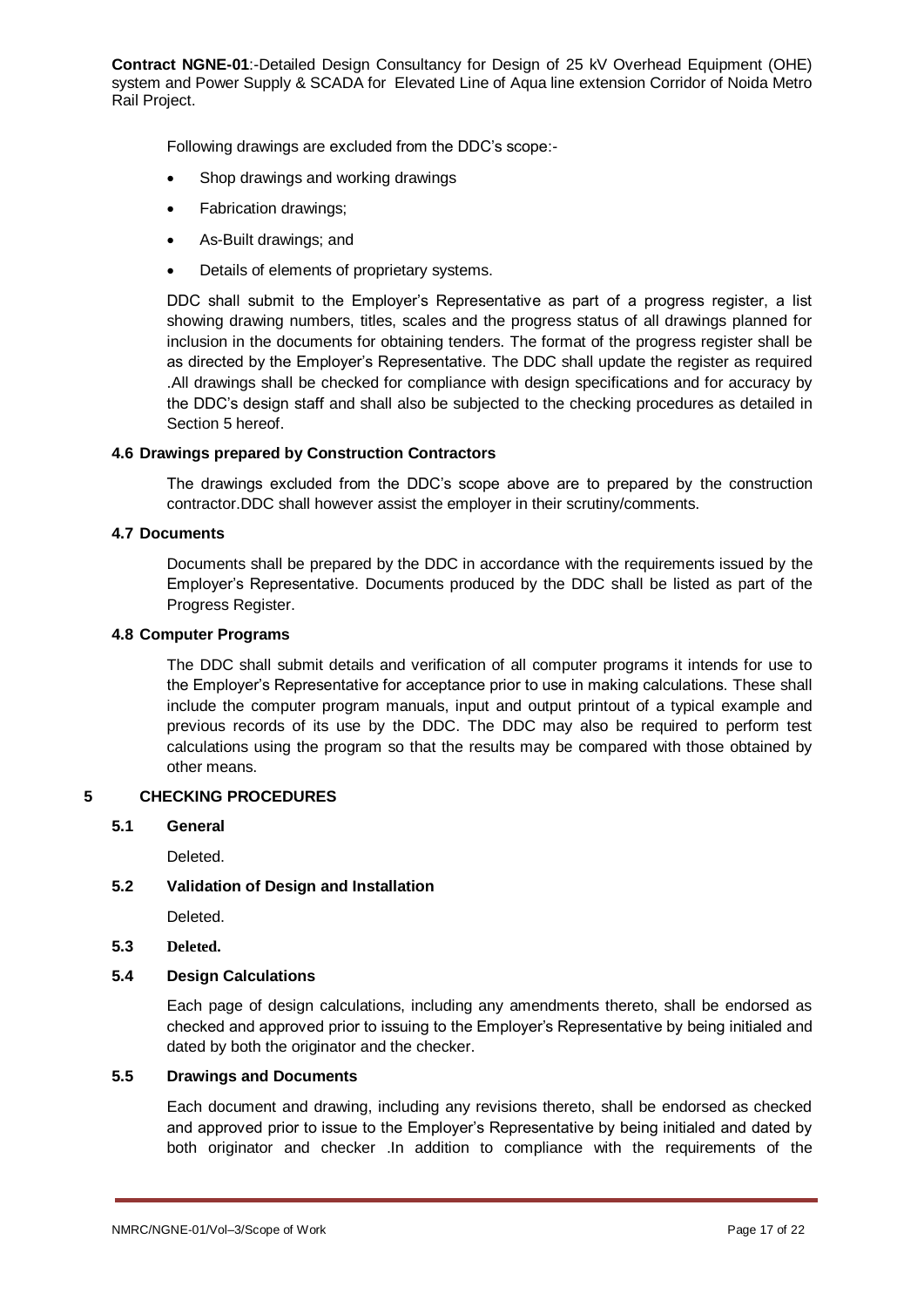documentation each drawing, where appropriate, shall be checked to ensure compliance with the DDC's certified design calculations.

# **5.6 Certification**

Certificate signed by the Project Manager of the DDC or his accredited representative stating that all drawings and documents have been checked and approved in accordance with the agreement, shall accompany all documents and drawings issued by the DDC to the Employer's Representative for acceptance.

#### **5.7 Quality Assurance Plan**

The Quality Assurance Plan (QAP) shall be submitted by the DDC to the Employer's Representative for approval before any work is submitted by the DDC for approval by the Employer's Representative.

- Organizational structure.
- Design control-including study and design input/analysis;
- Checking of documents
- Documents control;
- Subcontractor control;
- Internal quality audit; and
- Corrective action:

The DDC shall also identify the requirements of Quality Level List in the QAP for the contract.

#### **5.8 Not used.**

# **5.9 Responsibility**

Notwithstanding acceptance by the Employer's Representative, the DDC shall remain responsible for the quality of the documents.

# **6 DESIGN SUBMISSION AND REVIEWS**

- 6.1 Inception report The DDC on mobilization would submit an inception report indicating the details of manpower deployment and strategy for delivering the work as per required time frame and comparative study as required:
- 6.2 A detailed methodology and action plan will also be submitted. Appendix B3 for "Schedule of Payment" may be referred in this regard.

# 6.3 Design Submission

The DDC shall prepare and present calculations and drawings describing the design which shall at a minimum include

- Report on power supply arrangement
	- Detailed Design Consultant will submit detailed feasibility cum techno economic comparative studies for:
		- o With 25 kV BT/RC (OHE & PSI)
		- o Without 25 kV BT/RC (OHE & PSI)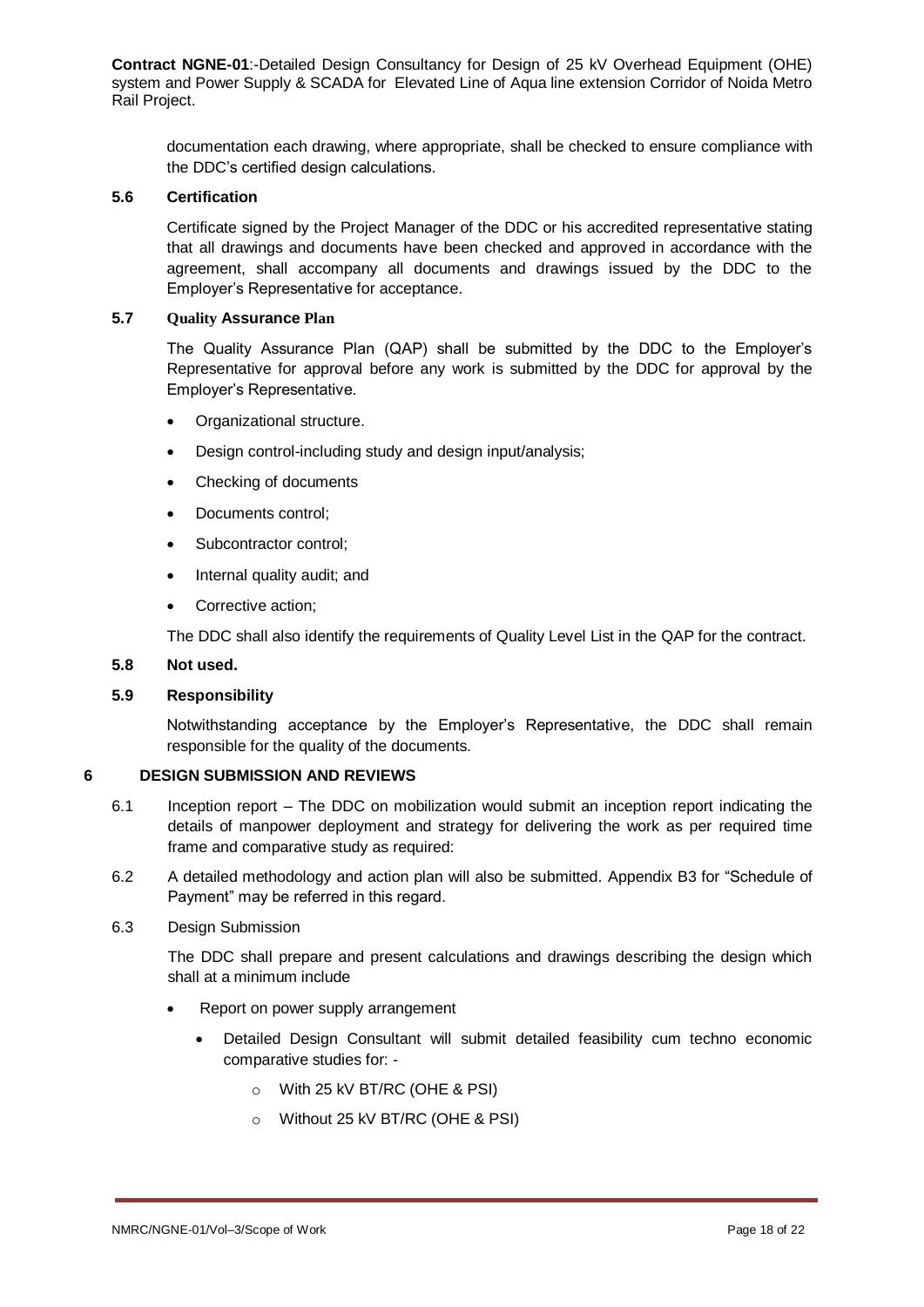> DDC to submit the detailed comparative study report for all the above 2 options and submit its recommendations for the best option, with drawings based on which NMRC may decide the system to be followed for OHE and Power Supply

- Sectioning diagram for main line
- Auxiliary supply schematic .This would include design of the run and installation of 33kV auxiliary power cables along the corridor.
- The design calculations as detailed at item 4.4
- OHE pegging plan, OHE layout drawing & OHE profile drawings.
- OHE configuration in via duct, at grade and stations
- Arrangement of OHE termination at anchor points
- Earthing & bonding arrangement
- Switching station layout and their connection to OHE
- BT layout if placed in gantry on via duct or at platform end or under deck to located BT and switching stations at one end of the platform.
- Design of auxiliary power substations(ASS) at each station
- Design of the overall protection scheme for OHE ,power supply and auxiliary network.
- Design of SCADA system.

#### 6.3.1 Progress Review Meeting

DDC shall attend such meetings whenever required by employer's representatives.

6.4 Intermediate submission

When the design, including design drawings, Bill of Quantities and specifications, is substantially developed by DDC to define the works including locations, shapes and size, it shall be submitted to the Employer's Representative for review. After review these shall be advanced adequately for submission by NMRC to the Ministry of Railway as described in subsection1.3.

- Documents for Ministry of Railways approval (as applicable).
- Design calculations incorporating corrections/modifications, as required.
- Technical specification in sufficient detail of material and workmanship to permit tenderers to tender for the work.
- Drawings detailed in item 1.5 (including drawings submitted at design submission stage) to define the Works and others as are necessary.
- Bill of Qualities for all the works in sufficient accuracy (with take off sheets) to be able to proceed to Tender.
- An updated draft Design Report which shall include studies undertaken by the DDC.
- An outline Construction Program with consideration of alternative construction methods. If appropriate.
- Initial construction cost estimates, with their basis including references of last accepted rates, budgetary costs etc, including construction cost estimates. The accepted rates of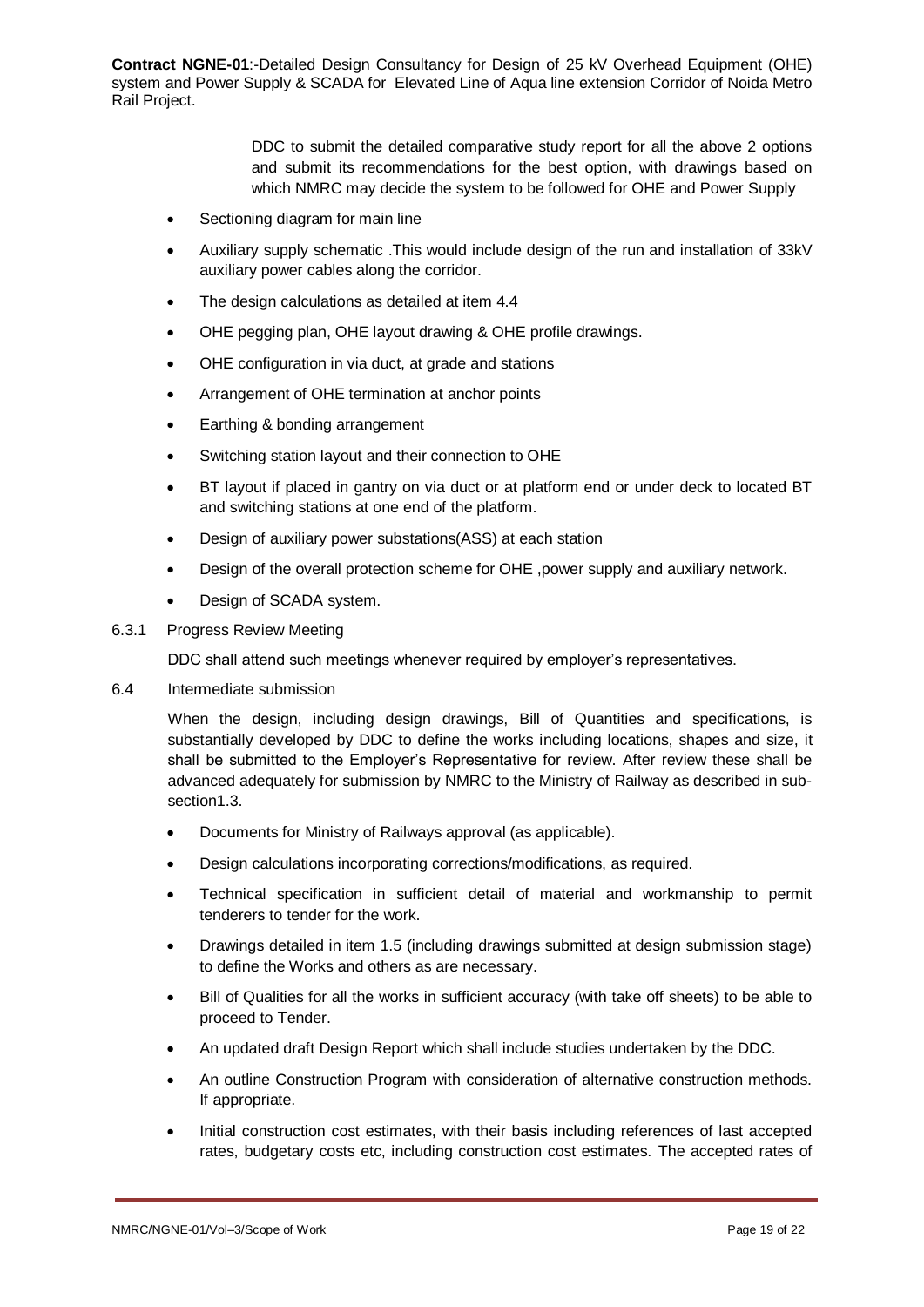> existing Aqua Line for various items will be made available by the employer's representative.

- Any other documents that may have been requested by the Employer's Representative.
- 6.5 Intermediate Review Procedure

The Employer's Representative will complete the review of intermediate submission by DDC, and furnish the DDC with his review comments either in writing or on marked up drawings. Within 7 days of receiving the comments, the DDC shall meet with the Employer's Representative to discuss the review comments such that further actions can be determined for the DDC to proceed with its services in a timely and efficient manner. Within seven (7) days of this meeting the DDC shall deliver to the Employer's Representative copies of the minutes of the meeting together with its responses to all comments.

## 6.6 Submission of Documents for ministry of Railways Review (As applicable)

The DDC shall submit all the technical documents necessary for NMRC to request approval from the Ministry of Railways for use of the Noida MRTS. Documents shall include:

- Appropriate design reports
- Design assumptions
- **•** Calculations
- Drawings
- Test Procedures
- Required test results
- 6.7 Final Review Submission

When the design and drawings and other details required are substantially complete, the DDC shall submit the documents for the Final Review to Employer's Representative. The quality of this submission shall be such that the entire work can be executed using these documents & all items indicated in scope of service of DDC are covered. The final proposal of DDC after duly modifying/updating all the documents submitted at this stage. Documents submitted for final review by Employer's representatives shall include but not limited to:

- Design calculations which are indexed and checked.
- Drawings sufficiently detailed to define the works, complete and checked
- All design report including specific actions which are necessary to complete the design
- A detailed implementation Schedule detailing the various interfaces during construction stages with other contractors
- A detailed description of the assumed construction methods
- Bill of quantities with quantity take of sheets
- Construction cost estimates with their basis
- All Particular (Technical) specifications and other details required for tender invitation
- General specifications, General& Special conditions of contract. These will be prepared by reviewing existing aqua line jointly with the employer's representatives.

#### 6.8 Final Review Procedure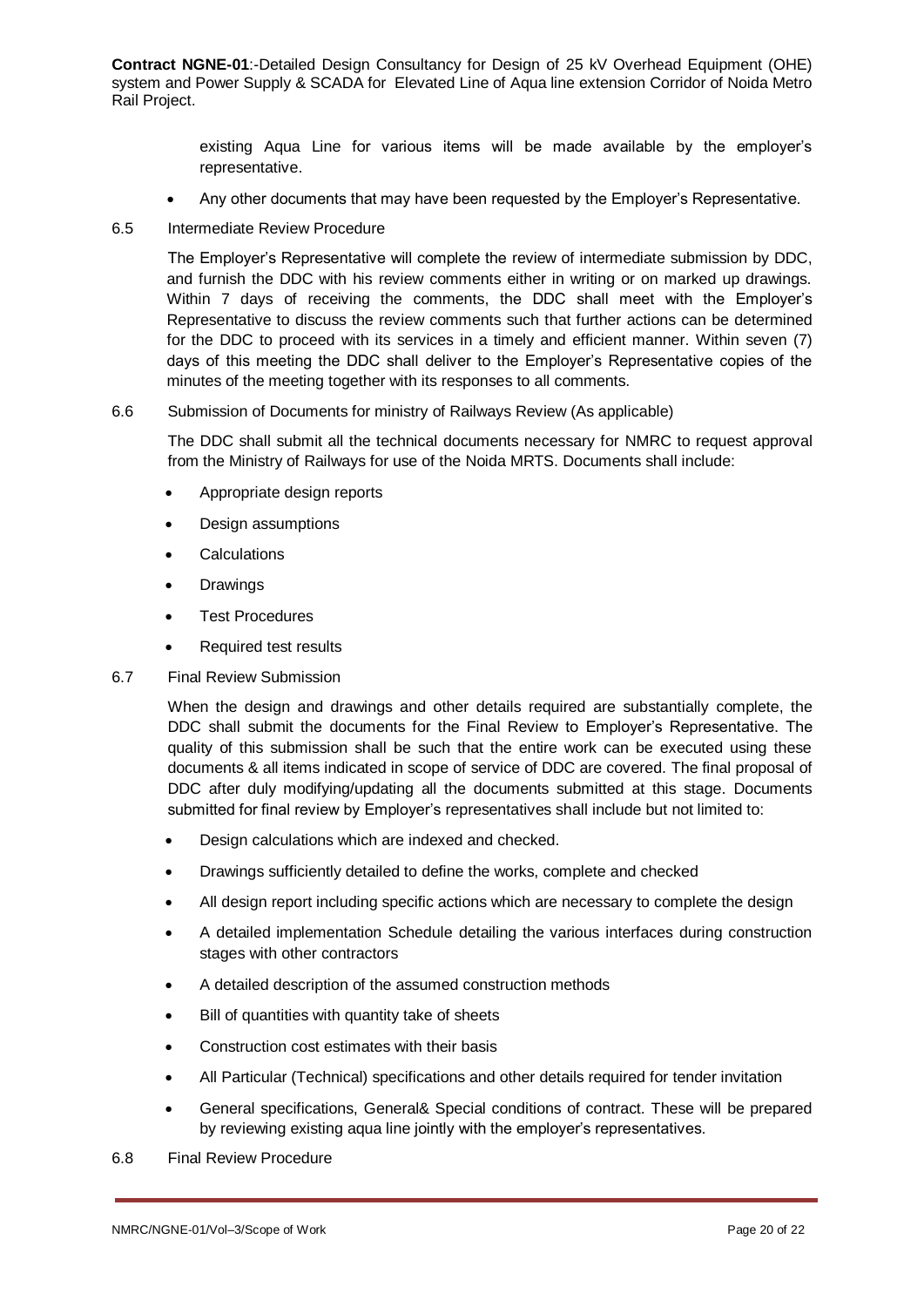The Employer's Representative will complete the Final Review of all details submitted within approximately twenty(20) working days, and furnish the DDC with his review comments either in writing or on marked up drawings .Within seven(7) days of receiving the comments, the DDC shall meet with the Employer's Representative to discuss the review comments such that further actions can be determined for the DDC to proceed with its services in a timely and efficient manner. Within seven (7) days of this meeting, the DDC shall deliver to the Employer's Representative copies of the minutes of the meeting together with its responses to all comments.

#### 6.9 Submission of Final Design

These design documents shall be those comprising the Final Review Submission after incorporating the comments of the Employer's Representative. These documents are final design documents, acceptable for issue as part of the Tender Documents for the construction contract. This shall include complete tender documents for floating of tender besides other details.

#### 6.10 Delivery of Documents

After the Employer's Representative has accepted the submission of the final designs, the DDC shall deliver in electronic format on CD/DVD/PEN DRIVE all Documents prepared by it to the Employer's Representative. Original full size Tender Drawings shall be ready for reproduction. The original documents, typed but not bound, shall have been proof read, reviewed, approved and certified, and be ready for reproduction. The DDC shall furnish a complete set of CAD drawings in CD/DVD/PEN DRIVE to the Employer Representative, prepared in accordance with requirements within 60 days of the submittal of the original drawings.CAD drawings File Control log, which describes the contents of each of the CAD drawings CD/DVD/PEN DRIVE, shall also be furnished.

6.11 Delivery of Documents to construction contractor

The DDC shall issue the documents to the Employer's Representative for issuance to the contractor "For construction". This shall also include all "Good for construction" drawing containing all details required by the construction contractor for execution of the work.

## **SUBMISSION OF DOCUMENTS**

The DDC shall deliver the drawings and documents as listed to the Employer's Representative, and packaged as directed by the Employer's Representative.

a. Quality Assurance Plan

Copies of the Quality Assurance Plan

b. Intermediate Review Submission

This submission shall be made in three sets.

c. Final Review Submission

This submission shall be made in three sets.

d. Submission of final design & Tender documents.

This submission shall be in five sets .This shall also be accompanied by soft copies of all documents & drawings required to be issued for construction tender.

e. Submission of documents.